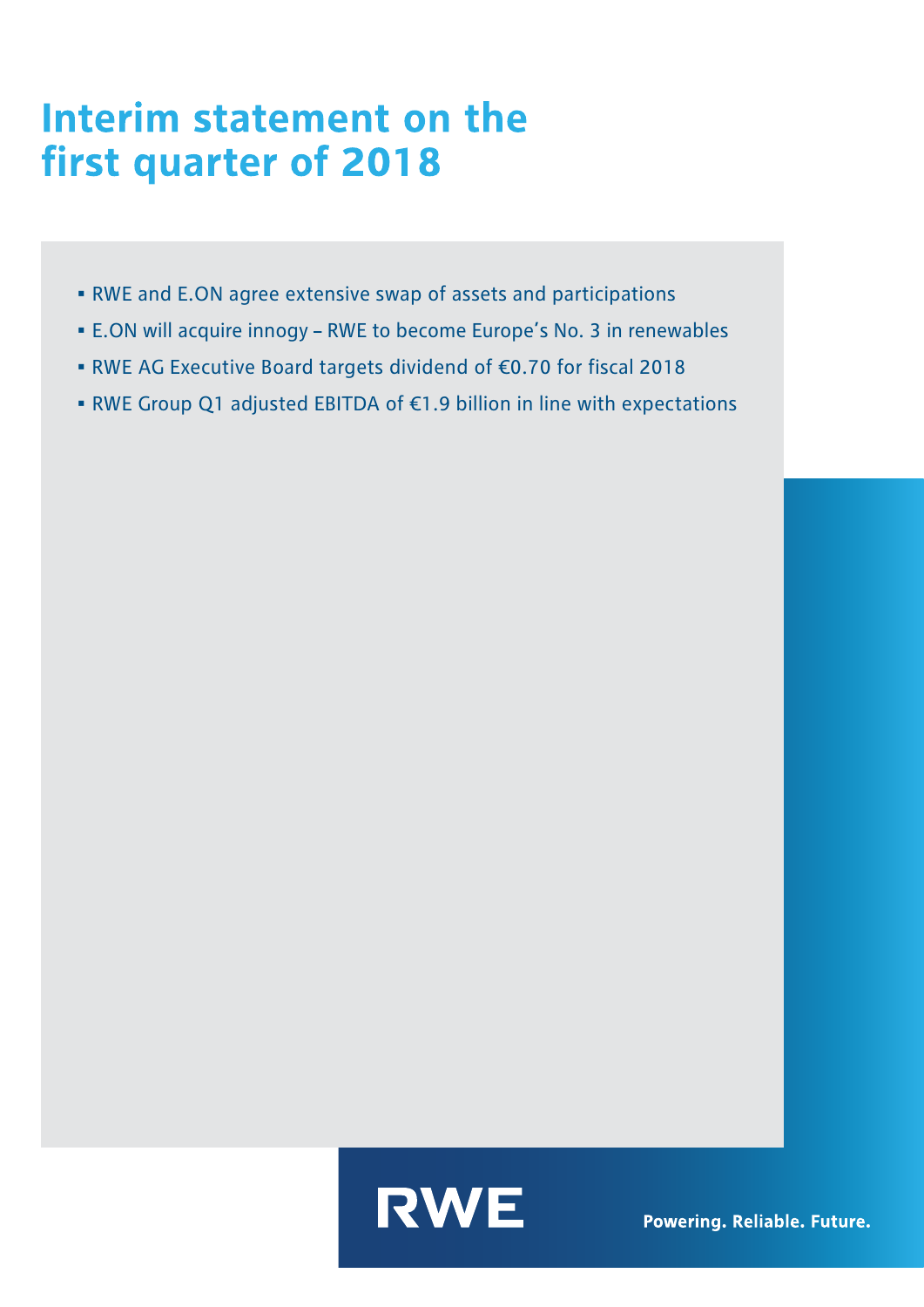## AT A GLANCE

| <b>RWE Group - key figures</b>                               |                    | Jan - Mar   | Jan - Mar   | $+/-$   | Jan - Dec |
|--------------------------------------------------------------|--------------------|-------------|-------------|---------|-----------|
|                                                              |                    | 2018        | 2017        | %       | 2017      |
| Power generation                                             | billion kWh        | 49.9        | 57.8        | $-13.7$ | 202.2     |
| External electricity sales volume                            | billion kWh        | 69.3        | 70.0        | $-1.0$  | 261.1     |
| External gas sales volume                                    | billion kWh        | 96.0        | 95.5        | 0.5     | 254.1     |
| External revenue (excluding natural gas tax/electricity tax) | $\epsilon$ million | 11,615      | 12,532      | $-7.3$  | 42,434    |
| <b>Adjusted EBITDA</b>                                       | $\epsilon$ million | 1,891       | 2,131       | $-11.3$ | 5,756     |
| <b>Adjusted EBIT</b>                                         | $\epsilon$ million | 1,416       | 1,623       | $-12.8$ | 3,646     |
| Income before taxes                                          | $\epsilon$ million | 1,304       | 1,674       | $-22.1$ | 3,056     |
| Net income                                                   | $\epsilon$ million | 620         | 946         | $-34.5$ | 1,900     |
| Adjusted net income                                          | $\epsilon$ million | 517         | 689         | $-25.0$ | 1,232     |
| Earnings per share                                           | €                  | 1.01        | 1.54        | $-34.4$ | 3.09      |
| Adjusted net income per share                                | €                  | 0.84        | 1.12        | $-25.0$ | 2.00      |
| Cash flows from operating activities                         | $\epsilon$ million | 364         | $-1,133$    | 132.1   | $-1,754$  |
| Capital expenditure                                          | $\epsilon$ million | 558         | 391         | 42.7    | 2,629     |
| Property, plant and equipment and intangible assets          | $\epsilon$ million | 321         | 282         | 13.8    | 2,260     |
| <b>Financial assets</b>                                      | $\epsilon$ million | 237         | 109         | 117.4   | 369       |
| Free cash flow <sup>1</sup>                                  | $\epsilon$ million | 15          | $-1,329$    | 101.1   | $-3,849$  |
|                                                              |                    | 31 Mar 2018 | 31 Dec 2017 |         |           |
| Net debt                                                     | $\epsilon$ million | 20,908      | 20,227      | 3.4     |           |
| Workforce <sup>2</sup>                                       |                    | 58,391      | 59,547      | $-1.9$  |           |

1 New definition; see commentary on page 15.

2 Converted to full-time positions.

## **Contents**

| Major events                              | 1  |
|-------------------------------------------|----|
| Commentary on reporting                   | 6  |
| <b>Business performance</b>               | 8  |
| Outlook for 2018                          | 16 |
| Interim consolidated financial statements |    |
| (condensed)                               | 17 |
| Income statement                          | 17 |
| Statement of comprehensive income         | 18 |
| <b>Balance sheet</b>                      | 19 |
| Cash flow statement                       | 20 |
| Financial calendar 2018/2019              | 21 |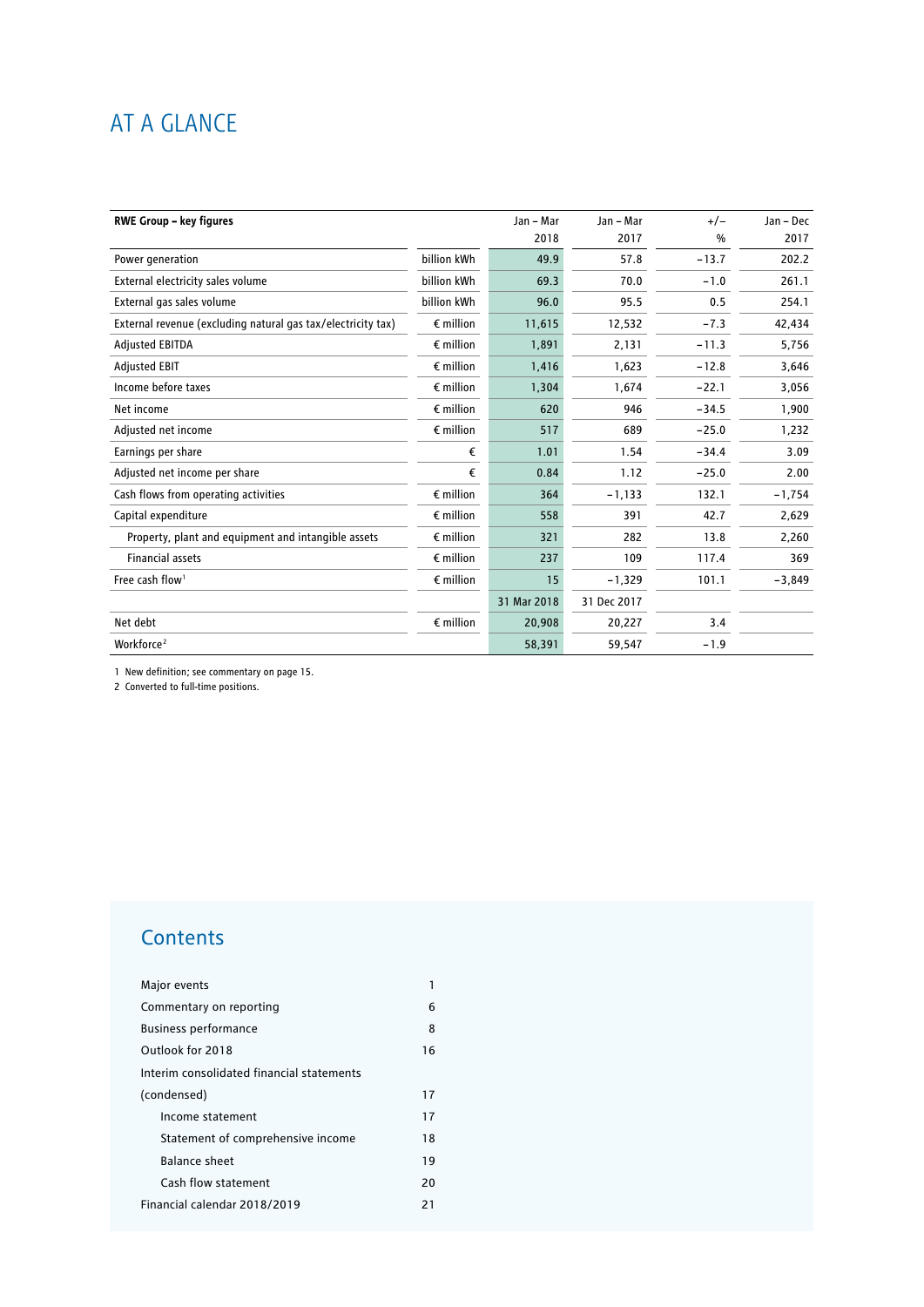### MAJOR EVENTS

#### In the period under review

**Asset swap agreed: E.ON will acquire innogy – RWE will become Europe's No. 3 in renewables** RWE and E.ON have jointly set the course for a fundamental redistribution of their business activities. RWE will become Europe's No. 3 in renewable energy while E.ON will enlarge its grid and retail operations, which will be the company's main areas of activity in the future. It is envisaged that this will be achieved through a substantial asset swap, which was contractually agreed on 12 March. E.ON will acquire RWE's 76.8% stake in innogy SE. In return, RWE will receive the following assets: (1) a 16.67% stake in E.ON which will be created by way of a capital increase from authorised capital in exchange for a contribution in kind; (2) nearly the entire renewable energy business of E.ON; (3) innogy's renewable energy business; (4) the minority interests held by the E.ON subsidiary PreussenElektra in the RWE-operated nuclear power stations Gundremmingen and Emsland of 25 % and 12.5 %, respectively; (5) innogy's gas storage business and (6) the 37.9 % stake in the Austrian energy utility KELAG held by innogy. In addition, RWE will pay €1.5 billion to E.ON. It is envisaged that the transfer of the business activities will take retroactive commercial effect from 1 January 2018. The transaction was based on a valuation of our 76.8% stake in innogy of €40 per share when the contract was concluded. This includes the dividends of innogy SE for fiscal 2017 and 2018, to which RWE will continue to be entitled.

By taking over the renewable energy activities of E.ON and innogy, RWE will receive 8 GW of zero-carbon electricity generation capacity. The lion's share is attributable to onshore and offshore wind farms. In addition to existing plants, we will receive an attractive project pipeline with which we can expand our renewables position in both Europe and North America. Our leading role in conventional electricity generation will remain unaffected by the transaction. In its core markets in Germany, the United Kingdom and the Benelux countries, RWE will become an all-rounder in electricity production, ensuring security of supply with its flexible power stations while playing a proactive role in transitioning the energy sector towards climate-friendly electricity production. The minority interest in KELAG, which specialises in electricity generation from hydroelectric power plants, will further strengthen our renewables position. The German and Czech gas storage facilities of innogy, which will be assigned to the Supply & Trading segment, are a good fit for our existing gas activities. In light of the mounting significance of gas as an energy source for producing electricity, we expect that attractive returns can be achieved in the gas storage business over the long term.

As a result of the asset swap with E.ON, RWE will establish a stronger position for itself not just strategically, but also financially. We anticipate that the Group's leverage factor, which is the ratio of net debt to adjusted EBITDA and was 3.5 last year, will fall below 3.0 after the transaction closes. The renewables business, which is characterised by a large portion of stable regulated income, should then contribute more than half of the RWE Group's adjusted EBITDA.

The agreed swap of participations and assets will be carried out in several steps. On 27 April, E.ON made a voluntary public offer to innogy's minority shareholders for the acquisition of their shares. E.ON has offered €40 per share, minus the innogy dividends for fiscal 2017 and 2018. This corresponds to a premium of 28% on top of innogy's closing share price as of 22 February (€31.29), the last quotation that was largely unaffected by takeover speculation. On 10 May, the Executive Board and the Supervisory Board of innogy declared that they deem the offer appropriate in financial terms, but that they cannot issue a recommendation in this regard as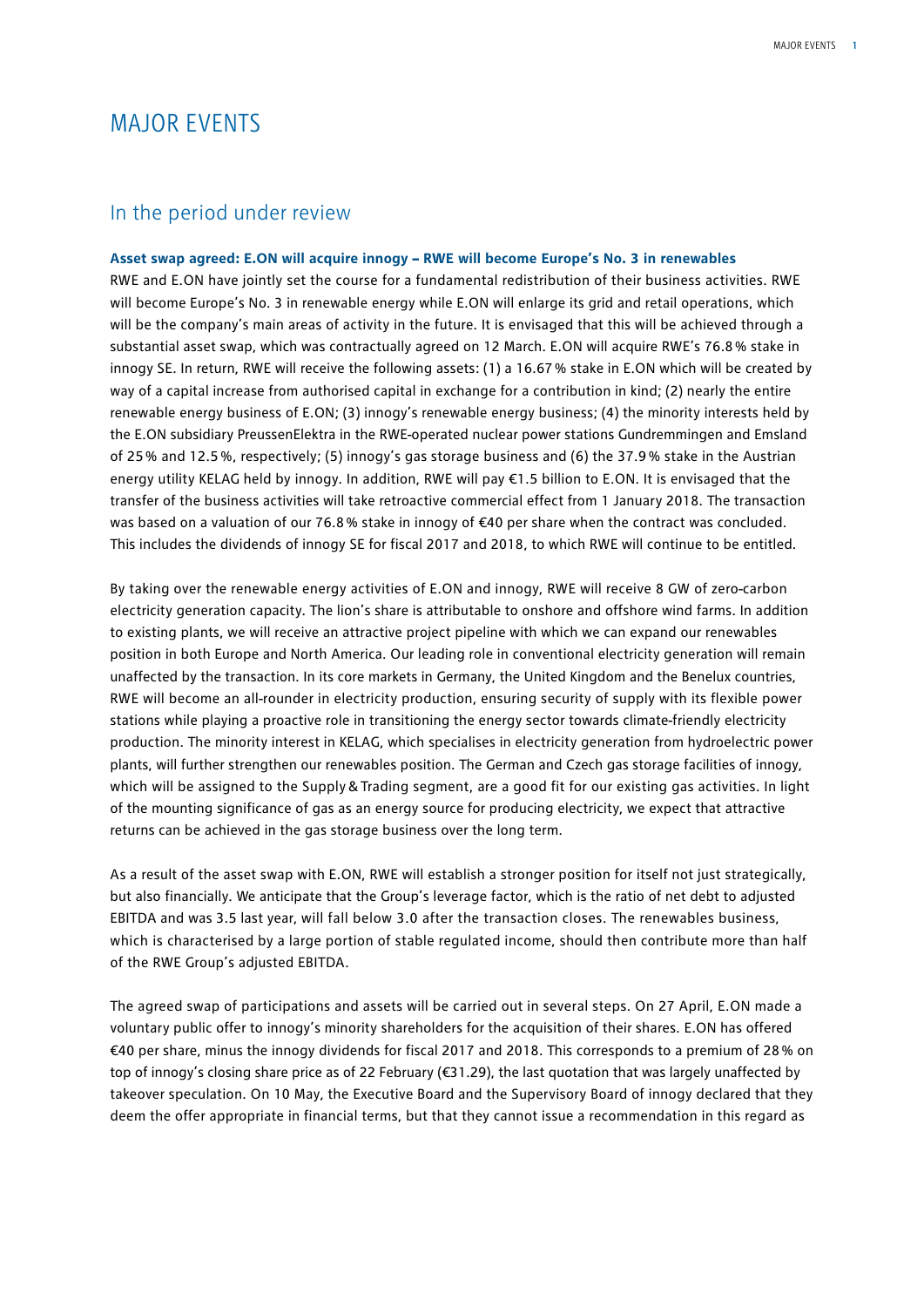they do not have enough information. This statement does not affect E.ON's acquisition of our majority stake in innogy. This step of the transaction can be taken as soon as all of the necessary approvals have been obtained from the relevant competition and regulatory authorities. This is likely to happen by the middle of 2019. At the same time, we will make the agreed payment of €1.5 billion and receive the 16.67% stake in E.ON as well as the minority interests in the Gundremmingen and Emsland nuclear power plants. In the last step, E.ON will transfer to us its own renewables business, as well as innogy's renewable activities, gas storage business and shareholding in KELAG. We are confident of being able to complete the entire transaction by the end of 2019.

#### **RWE sells majority stake in Mátra**

RWE Power and the energy utility EnBW jointly sold their stakes of 50.9 % and 21.7 % in Hungarian power producer Mátrai Erőmű Zrt. (Mátra for short). The transaction was completed in March 2018. The buyer is a consortium consisting of Czech Republic-based EP Holding and Hungarian investor Lőrinc Mészáros. Mátra specialises in producing lignite and generating electricity from this fuel. At the end of 2017, the company had slightly more than 2,000 people on its payroll and a net generation capacity of about 840 MW. The company is no longer of strategic importance to us, because we want to focus our conventional electricity business on the core markets Germany, the United Kingdom and the Benelux region.

#### **UK capacity market auction for 2021/2022: RWE secures payments for 6.6 GW of generation capacity**

Two further auctions for the UK capacity market took place at the beginning of 2018. For us, the focus was on the bidding process for the delivery period from 1 October 2021 to 30 September 2022, which was completed after three days on 8 February 2018. With the exception of the Aberthaw hard coal-fired power plant and some small new build projects, all RWE stations entered in the auction qualified for a capacity payment. Together, they account for 6.6 GW of secured capacity. However, the £8.40/kW capacity payment (before adjustment for inflation) determined by the tender was far below market expectations. Existing plants and new build projects with a total of 74.2 GW in generation capacity entered the auction, 50.4 GW of which received a capacity payment. A few days before, a further auction took place, relating to the delivery period from 1 October 2018 to 30 September 2019. An auction had already been held for this period in December 2014, at which stations accounting for a combined 49.3 GW (including 8.0 GW of RWE) qualified for a payment of £19.40/kW. The recent auction closed remaining capacity gaps. Additional generation capacity of 5.8 GW was auctioned at a price of £6.00/kW. RWE had participated in the procedure with a small unit, which will not receive a payment.

#### **RWE ends rating by Standard&Poor's**

Standard & Poor's withdrew its RWE credit rating in the middle of February 2018 at our request. The reason for this is that we transferred the majority of our capital market debt to innogy as part of the reorganisation of the Group. As next to no senior bonds of RWE AG have been outstanding since then, we deem the two remaining ratings by Moody's and Fitch sufficient. Standard&Poor's had issued us an investment-grade rating of BBB- before the rating was ended. The ratings of both Moody's (Baa3) and Fitch (BBB) are also investment grade. Once our planned asset swap with E.ON became known, both of the agencies announced that they would review our credit rating. Thanks to the positive effect of the transaction on our earnings power, we are confident of being able to maintain our investment-grade ratings.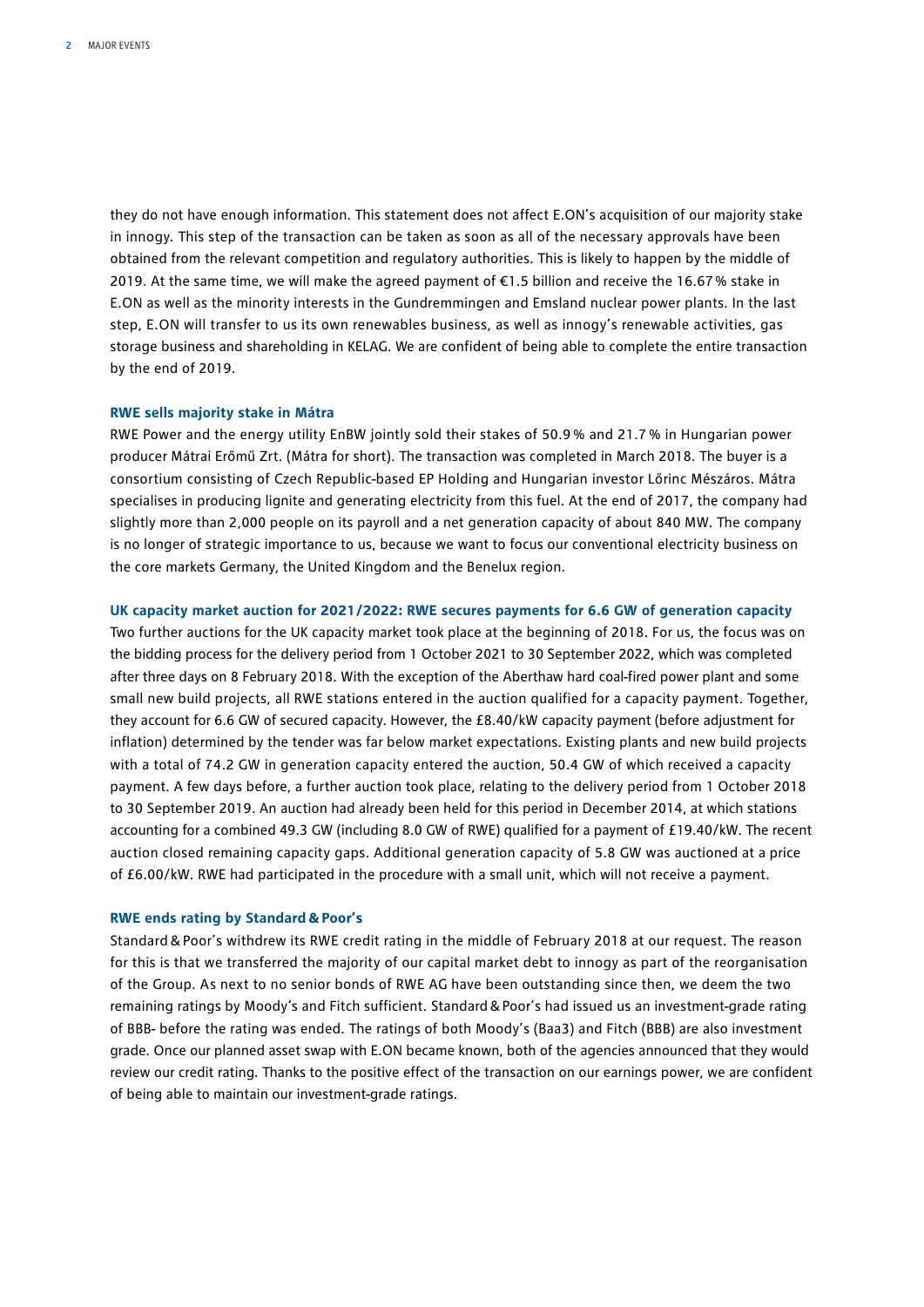#### **innogy places €1 billion bond**

At the end of January, innogy placed a senior bond with a nominal volume of €1 billion and a tenor of elevenand-a-half years. In so doing, our subsidiary took advantage of the favourable level of market interest rates. The coupon of 1.5% and issue price of 98.785% result in a yield of 1.617% per year. The issuance was effected by innogy Finance B.V. and backed by innogy SE. It met with strong investor interest and was oversubscribed several times. The proceeds will serve to refinance matured liabilities, amongst other things.

#### **innogy and Stadtwerke Aachen pool grid business in newly-established Regionetz GmbH**

The newly established Aachen-based network company Regionetz GmbH took up operation on 1 January 2018. The company is the result of a merger of the network activities of the municipal utility Stadtwerke Aachen AG (STAWAG) and Stolberg-based innogy subsidiary EWV Energie- und Wasser-Versorgung GmbH. With about 600 employees, it operates electricity, gas, heat and water networks in Greater Aachen as well as certain areas in the districts of Heinsberg and Düren. STAWAG is the majority shareholder of Regionetz, in which innogy holds an equity stake of just under 50%. As innogy has a controlling position in accordance with IFRS 10, it has to fully consolidate Regionetz. Further information on the transaction can be found on pages 150 et seq. of the 2017 RWE Annual Report.

#### **EU decides to reform European Emissions Trading System**

In February and March 2018, the European Parliament and the European Council decided to fundamentally reform the European Emissions Trading System (ETS). This was preceded by trilateral talks held by representatives of the two bodies and the European Commission, which led to an agreement in November 2017. The objective of the reform, which entered into force in April 2018, is to strengthen the ETS and bring it in line with the European greenhouse gas reduction target for 2030. By then, branches of industry participating in the ETS must reduce their emissions by 43% compared to 2005. Therefore, the number of  $CO<sub>2</sub>$  certificates issued will be lowered by 2.2 % annually during the fourth trading period, which runs from 2021 until 2030. The current reduction rate is 1.74 %. Another objective of the amendment to the ETS is to reduce the existing glut of allowances on the market more quickly. This will be done by transferring a much larger volume of allowances to the 'market stability reserve' (MSR) compared to what was prescribed by former legislation. The MSR, which will be used from 2019 onwards, is a tool that will provide more flexibility in bringing the supply of certificates in line with demand. The new regulation envisages withholding excess certificates accounting for up to 24% of the volume allocated on the market annually between 2019 and 2023 and transferring it to the MSR. It also envisages cancelling MSR emission allowances exceeding the volume allocated to the market in the preceding year from 2023 onwards. In addition, it will allow member states to cancel certificates relating to power plants closed as a result of national emission-reduction measures.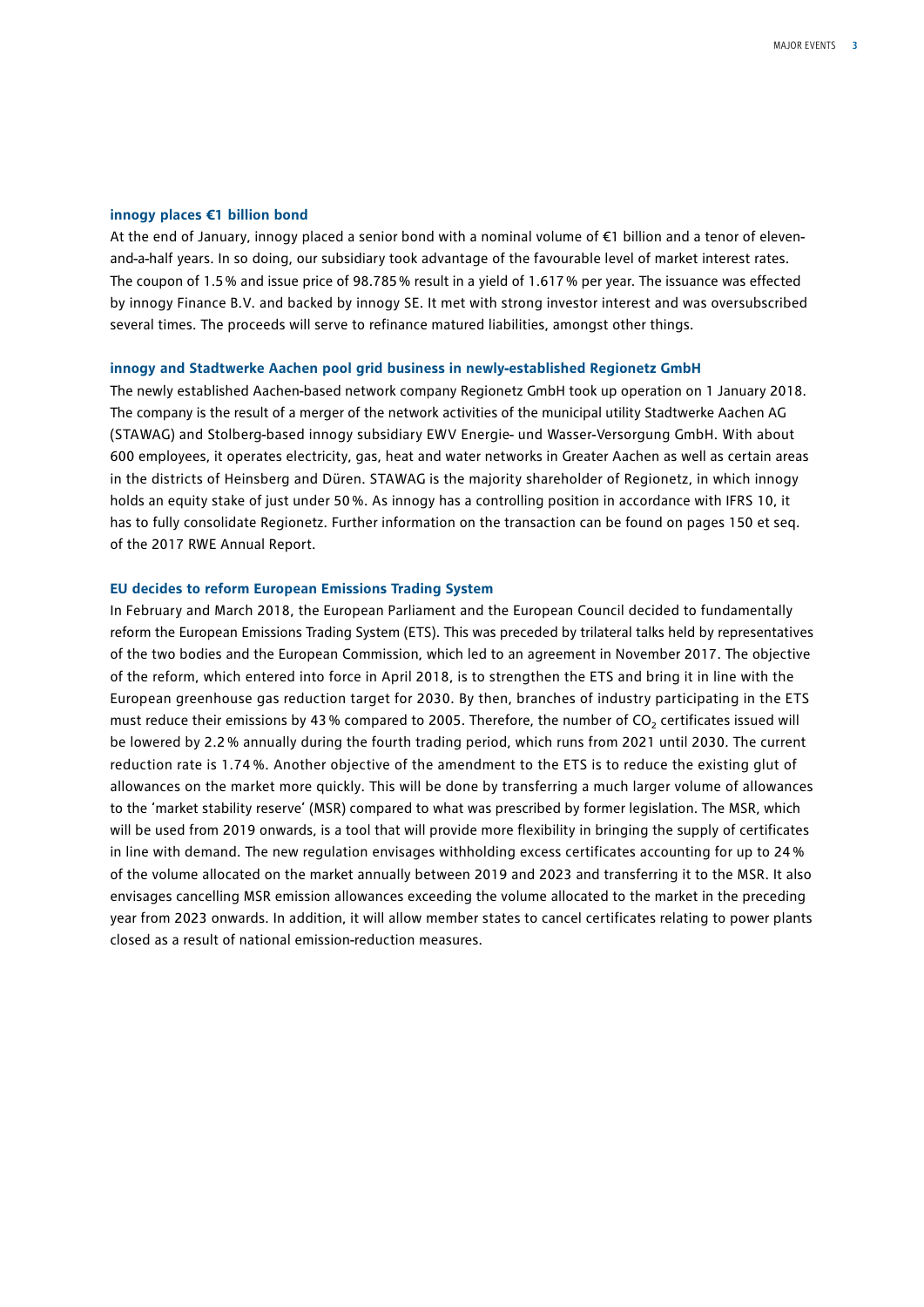**European Council and Parliament intend to exclude coal-fired power stations from capacity markets**  Following the European Council, in February 2018, the Industry Committee of the European Parliament also established its position on the amendment to the Electricity Market Directive. One of the main topics was the determination of minimum standards that national governments must observe if they have introduced capacity mechanisms or intend to do so. Like the Council, the Parliament's committee wants to exclude power plants emitting carbon dioxide in excess of 550 g/kWh from capacity markets. This rule would also apply to existing stations no later than five years after the Directive has entered into force. However, power plants in strategic reserves would be exempt as long as their annual carbon emissions are below 200 kg/kW of installed capacity. This would limit the full-load hours of a modern lignite-fired power station to roughly 200 per year. Moreover, strategic reserves are to be given priority when capacity mechanisms are introduced. In the middle of December 2017, the member states in the European Council agreed on a joint position on the redesign of the electricity market and spoke out in favour of the 550 gram rule. The Council envisages exempting only power plants that emit less than 700 kg CO<sub>2</sub>/kW per year. Under this regime, a modern lignite-fired power station would only be allowed to run for roughly 750 hours at full load every year in order to be considered for capacity payments. However, this would not apply to existing plants until 2030. The positions of both the Parliament and the Council would result in coal-fired power stations at best being able to participate in strategic reserves, but not in market-based capacity mechanisms. Now the two institutions have to agree on a joint position. To this end, they will take up trilateral talks including representatives of the European Commission.

#### **Germany: commission to submit concept for achieving climate protection goals in the energy sector**

On 12 March, the new German government, consisting of the Christian Democratic Union/Christian Social Union and the Social Democratic Party concluded their coalition agreement. In the agreement, the governing parties commit to the national and international climate protection goals for 2020, 2030 and 2050. It is expected that the packages of measures entitled 'Climate Protection Action Programme 2020' and 'Climate Protection Plan 2050' adopted in the last legislative period be fully implemented. The coalition agreement envisages accelerating the expansion of renewable energy so that it accounts for at least 65% of electricity consumption by 2030. In addition, the government wants to task a commission with developing an action programme for the energy sector. The commission, bearing the title 'Growth, Structural Change and Employment', will include representatives from politics, business, environmental associations and trade unions as well as from the affected states and regions. The government wants the commission to develop supplementary measures for the energy sector, with which the gap to achieving the climate goal for 2020 can be closed as much as possible. Germany had set itself the goal of reducing greenhouse gas emissions by at least 40% by 2020 compared to the 1990 level. Based on the assessments of the federal government, it will be almost impossbile to achieve this target. Furthermore, it is envisaged that the commission proposes measures which ensure that the emission reduction of 55% aimed for by 2030 compared to 1990 is achieved reliably. In doing so, the balance between security of supply, environmental protection and profitability should be maintained and no major structural changes should be caused. The commission's tasks also include developing a plan for the phase-out of electricity generation from coal, while detailing the necessary accompanying legal, economic, social and structural measures. The results of the commission's work are scheduled to be presented at the end of 2018 and will form the basis for legislative packages, which the coalition partners intend to pass next year.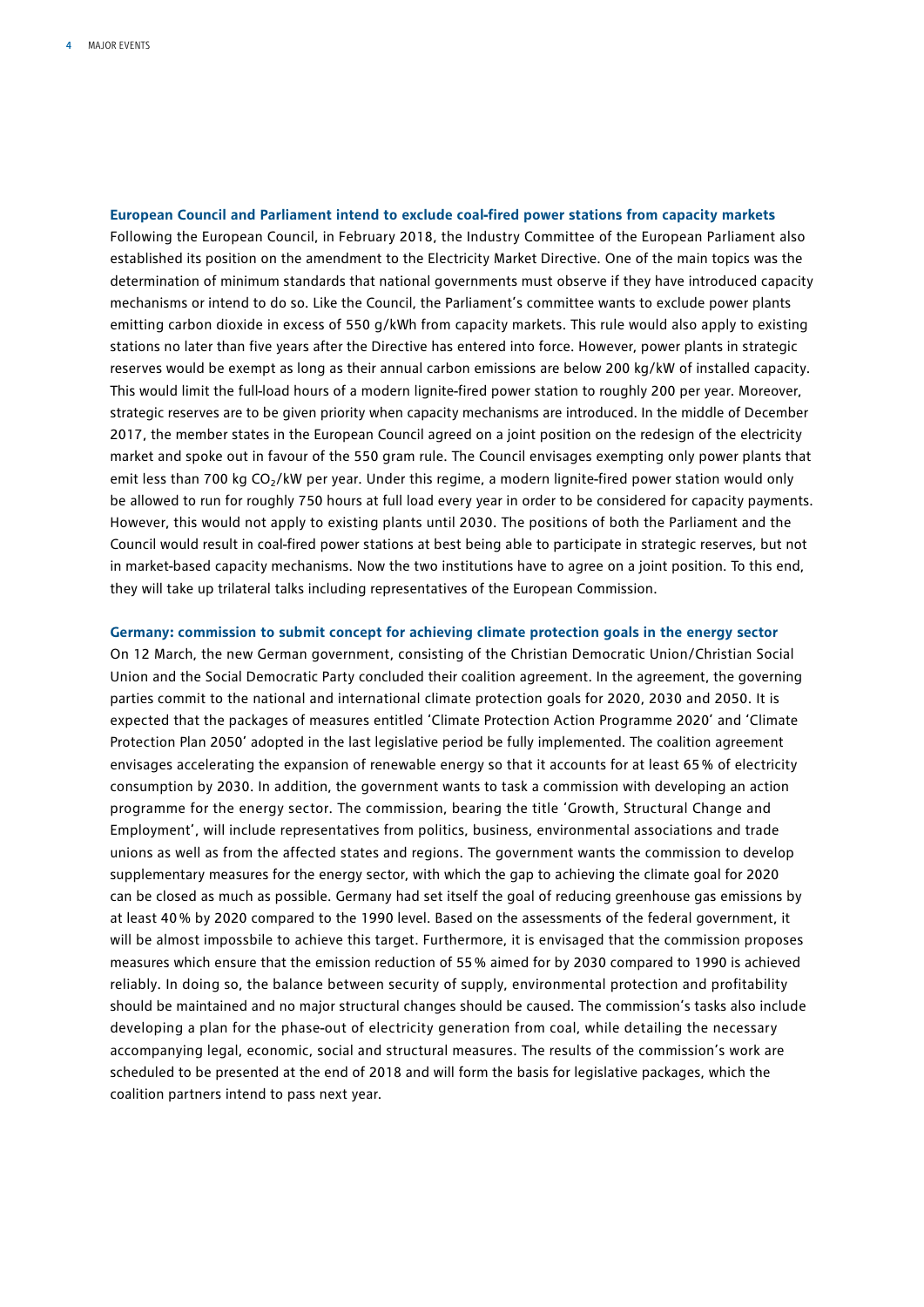#### After the period under review

#### **RWE pays dividend of €1.50 per common and preferred share for past fiscal year**

On 26 April 2018, the Annual General Meeting of RWE AG approved the dividend proposed by the Executive Board and the Supervisory Board for fiscal 2017 by a large majority. We therefore paid a dividend of €1.50 per common and preferred share at the beginning of May. The sum is made up of the ordinary dividend of €0.50 and a special payment of €1.00 through which we have enabled our shareholders to benefit from the nuclear fuel tax refund. The Executive Board envisages a dividend of €0.70 for fiscal 2018.

#### **innogy pays dividend of €1.60 per share**

On 24 April 2018, the Annual General Meeting of innogy SE voted for a dividend of €1.60 per share for the past fiscal year. Based on the adjusted net income of €1,224 million achieved by our subsidiary in 2017, the payout ratio was 73%.

#### **Uwe Tigges confirmed as CEO of innogy/Arno Hahn new Chief HR Officer**

At its meeting on 24 April, the Supervisory Board appointed Uwe Tigges (58) Chairman of the company's Executive Board. Until then, Mr. Tigges had occupied this position on an interim basis after Peter Terium left the innogy Executive Board in December 2017. Moreover, the Supervisory Board appointed Arno Hahn (55) to the Executive Board for a period of three years with effect from 1 May 2018. Arno Hahn takes over responsibility for human resources from Mr. Tigges and succeeds him as Labour Director. So far, he has been the Managing Director and Labour Director of Westnetz GmbH, offices which he will keep for the time being.

#### **innogy secures subsidies for new wind farm in German North Sea**

At an auction in April, innogy submitted a successful bid for a state subsidy for the Kaskasi offshore wind project. The Kaskasi wind farm is expected to have a generation capacity of 325 MW. Its location in the vicinity of Heligoland benefits from good wind conditions and moderate water depths. Another advantage is its proximity to innogy's existing wind farm Nordsee Ost. The decision on the construction of Kaskasi is scheduled to be taken in the spring of 2020. Based on current planning, the wind farm could begin operating in 2022.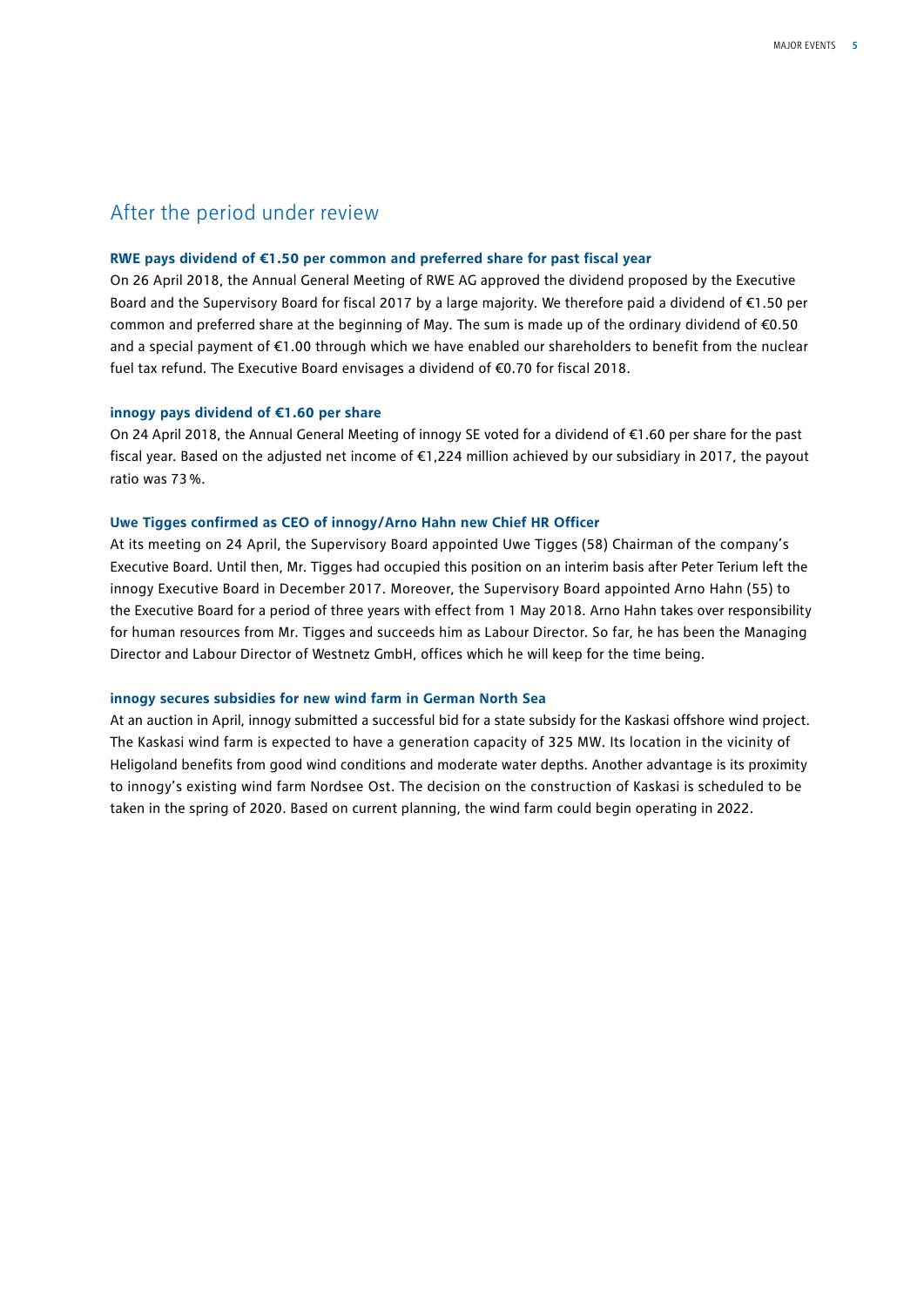## COMMENTARY ON REPORTING

#### **Unchanged segment structure in Q1 2018**

The exchange of business operations and investments agreed upon with E.ON (see pages 1 et seq.) will lead to a change in reporting. We will classify all of innogy's business operations that will be transferred to E.ON in the long run as 'discontinued operations' until they are sold. Detailed commentary on this can be found on page 16. We will change our reporting later in the current fiscal year, but in this interim statement on the first quarter, we will continue to report in line with the four following segments.

- Lignite & Nuclear: This segment encompasses our German electricity generation from lignite and nuclear power as well as our lignite production in the Rhineland. These activities are under the responsibility of RWE Power. We also report the 50.9% stake in Hungary-based Mátra, which was sold in March 2018, in this segment. Lignite&Nuclear also includes our investments in the Dutch nuclear power plant operator EPZ (30%) and the German company URANIT (50%), which holds a 33% stake in Urenco, a uranium enrichment specialist.
- European Power: This is where we report on our electricity production from gas, hard coal and biomass. This business focuses on Germany, the United Kingdom and the Benelux region and is overseen by RWE Generation. The segment also includes some hydroelectric power plants in Germany and Luxembourg, our 70% stake in the Turkish gas-fired power station Denizli, and RWE Technology International, which specialises in project management and engineering services.
- Supply&Trading: This division encompasses the activities of RWE Supply&Trading. The company is active in energy and commodities trading as well as the gas business. It supplies some large industrial and corporate customers in Germany and neighbouring countries with electricity and gas. In addition, RWE Supply&Trading markets RWE's power generation and optimises power plant dispatch, with the related earnings being reported in the Lignite&Nuclear and European Power segments.
- innogy: This segment comprises the renewables, grid and retail activities, which are pooled in our subsidiary innogy SE. The company is a leading European producer of electricity from renewables, in particular wind and hydroelectric power, focusing on Germany, the United Kingdom, Spain, the Netherlands and Poland. innogy's second mainstay is the operation of electricity distribution networks (Germany, Slovakia, Hungary and Poland) and gas distribution networks (Germany, the Czech Republic and Croatia). The supply of electricity, gas and energy solutions constitutes the third area of innogy's business, with markets in Germany, the United Kingdom, the Netherlands, Belgium, the Czech Republic, Slovakia, Hungary, Poland and a few other Central Eastern European countries. innogy also owns majority stakes in a number of regional utilities in Germany. Moreover, the company holds numerous non-controlling interests in utility companies, such as German municipal utilities and the Austrian utility KELAG.

Companies with cross-segment tasks like the Group holding company RWE AG are stated under 'Other, consolidation'. This item also includes our 25.1 % interest in the German electricity transmission system operator Amprion.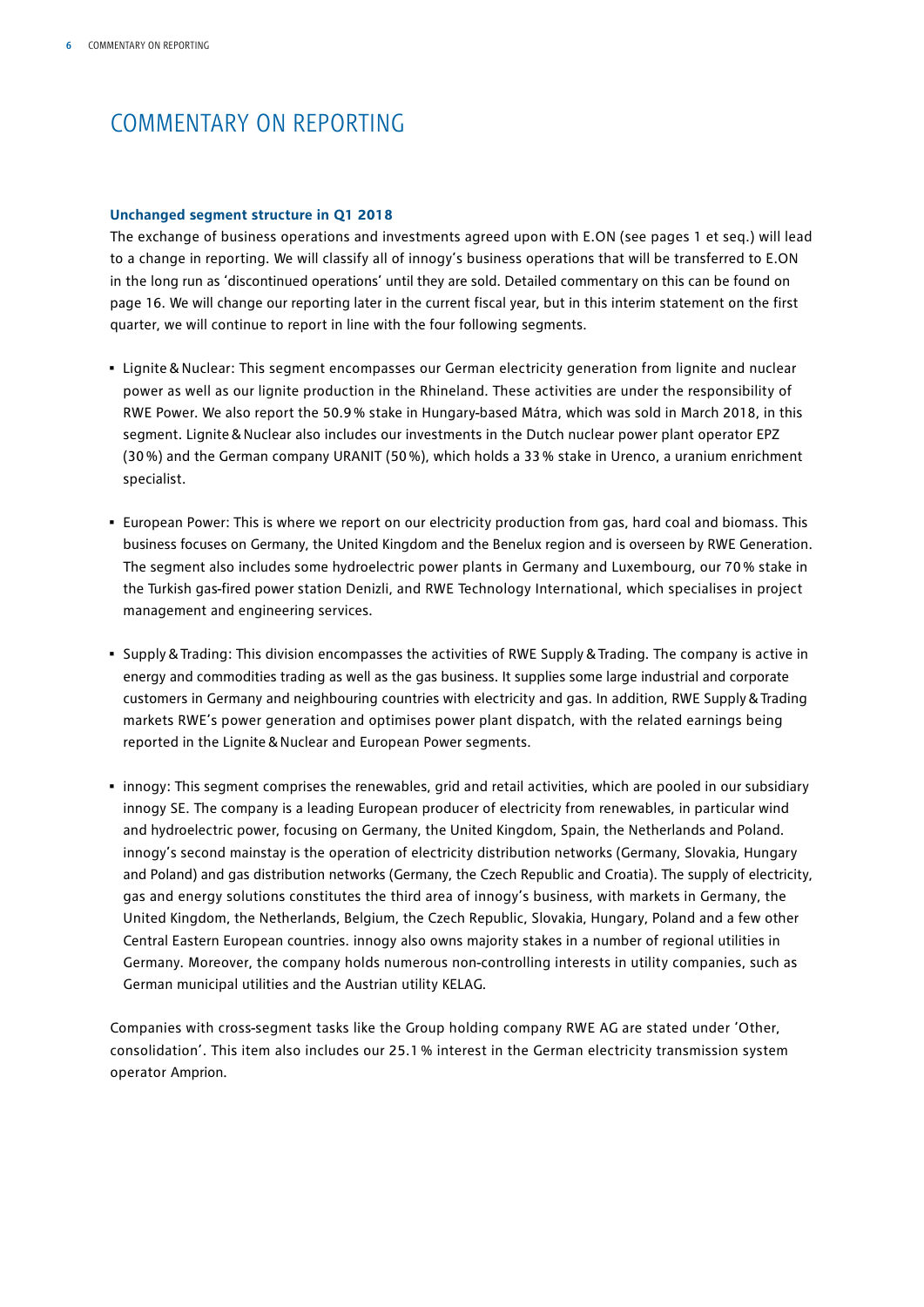#### **Change in revenue recognition due to adoption of IFRS 15**

In the 2018 fiscal year, we began applying the new accounting standard IFRS 15 'Revenue from Contracts with Customers', which contains new regulations governing the statement of revenue. Prior-year figures have not been adjusted. One of the new rules introduced by IFRS 15 stipulates that changes in the fair value of commodity derivatives, which occur before the contracts are realised, must be recognised in other operating income instead of in revenue or the cost of materials. Another methodological adjustment made in IFRS 15 relates to the recognition of subsidies that are passed through in accordance with the German Renewable Energy Act (EEG). Under what is referred to as the 'market premium model', the operator of an EEG plant sells the electricity to a direct marketer. In addition to the electricity price paid by the direct marketer, the plant operator receives a premium to compensate for the difference between the electricity price and the (higher) EEG subsidy rate. This premium, which is paid to the plant operator by the distribution system operator, is refunded by the transmission system operator. Until now, the distribution system operators have recorded the refunded premiums as revenue and the paid premiums under the cost of materials. Pursuant to IFRS 15, this is no longer allowed.

#### **Financial instruments have stronger effect on earnings due to adoption of IFRS 9**

We also started to apply the new accounting standard IFRS 9 'Financial Instruments' this year. Again, prioryear figures have not been adjusted. IFRS 9 results in changes to the classification and valuation of financial instruments, to hedge accounting and to the recognition of impairments due to expected payment defaults. One of the consequences is that changes in the fair value of some of our securities are no longer recognised without an effect on profit or loss. This results in increased volatility on the income statement. Furthermore, the recognition of expected credit losses reduces our financial assets. In consequence, net debt is slightly higher.

#### **Forward-looking statements**

This interim statement contains forward-looking statements regarding the future development of the RWE Group and its companies as well as economic and political developments. These statements are assessments that we have made based on information available to us at the time this document was prepared. In the event that the underlying assumptions do not materialise or unforeseen risks arise, actual developments can deviate from the developments expected at present. Therefore, we cannot assume responsibility for the correctness of these statements.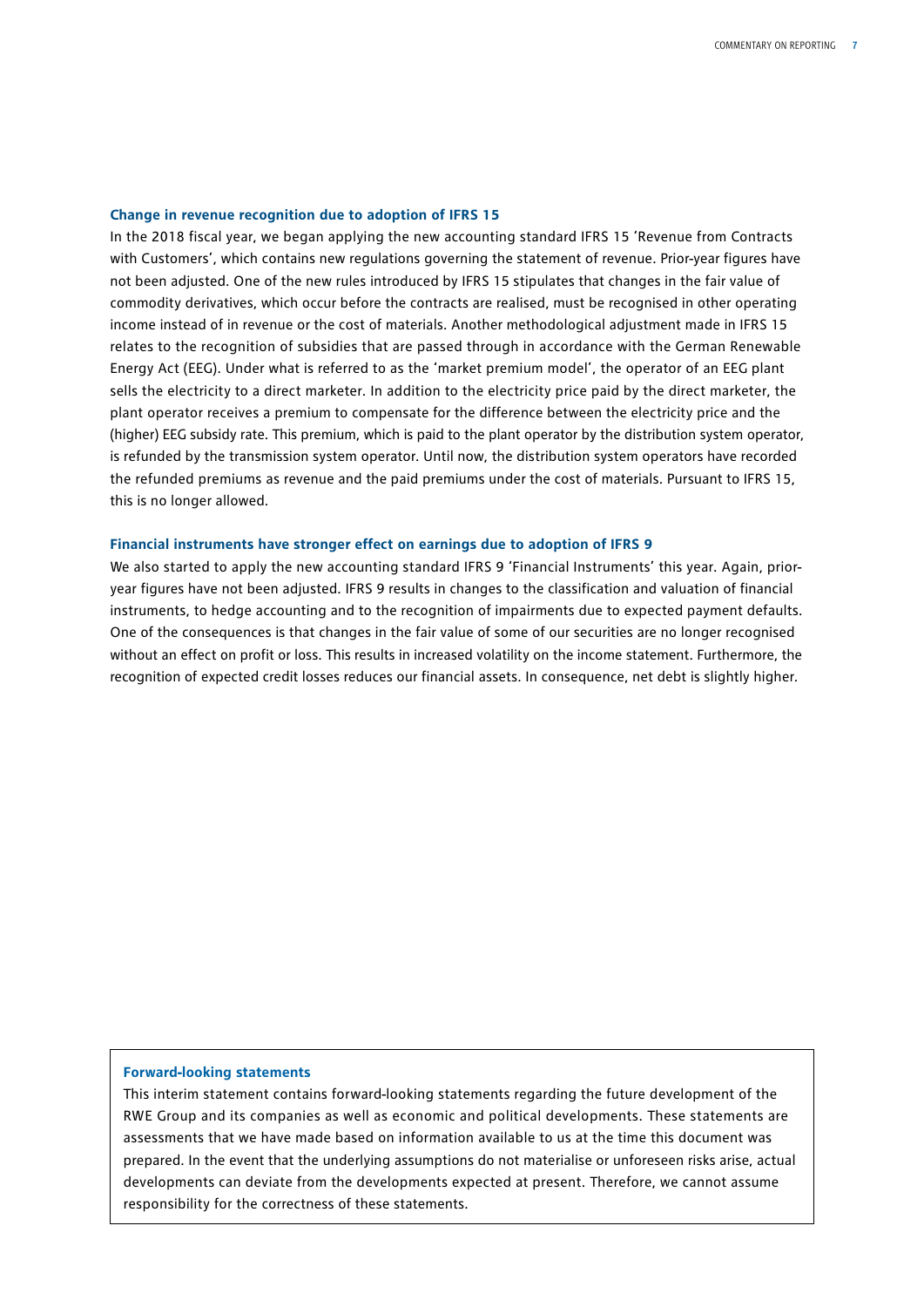## BUSINESS PERFORMANCE

#### **External revenue 7% down year on year**

In the first quarter of 2018, the RWE Group posted €11,615 million in external revenue. This figure does not include taxes on natural gas or electricity. Compared to the same period in 2017, our revenue declined by 7%. Revenue from the sale of electricity dropped by 9% to €7,329 million. The main reason for this was that certain items may no longer be recognised in revenue due to the application of IFRS 15 (see page 7). In addition, innogy experienced volume shortfalls due to competition, in particular to German households, corporate customers and industrial enterprises. At €3,286 million, the RWE Group's gas revenue was 10% down year on year. Here again, a major factor was the adoption of IFRS 15. By contrast, the relatively low temperatures in the first quarter had a positive effect on gas revenue, primarily in the UK and Dutch residential customer business.

| <b>External revenue</b>                               | Jan - Mar | Jan - Mar | $+/-$         | Jan – Dec |
|-------------------------------------------------------|-----------|-----------|---------------|-----------|
| $\epsilon$ million                                    | 2018      | 2017      | $\frac{0}{0}$ | 2017      |
| Lignite & Nuclear                                     | 278       | 279       | $-0.4$        | 1,163     |
| <b>European Power</b>                                 | 213       | 214       | $-0.5$        | 725       |
| Supply & Trading                                      | 1,105     | 1,234     | $-10.5$       | 3,074     |
| innogy                                                | 10.009    | 10.797    | $-7.3$        | 37,455    |
| Other, consolidation                                  | 10        | 8         | 25.0          | 17        |
| RWE Group (excluding natural gas tax/electricity tax) | 11,615    | 12,532    | $-7.3$        | 42,434    |
| Natural gas tax/electricity tax                       | 794       | 762       | 4.2           | 2,151     |
| <b>RWE Group</b>                                      | 12,409    | 13,294    | $-6.7$        | 44,585    |

| External revenue by product <sup>1</sup>              | Jan - Mar | Jan - Mar | $+/-$   | Jan - Dec |
|-------------------------------------------------------|-----------|-----------|---------|-----------|
| $\epsilon$ million                                    | 2018      | 2017      | %       | 2017      |
| <b>Electricity revenue</b>                            | 7,329     | 8,067     | $-9.1$  | 30,568    |
| of which:                                             |           |           |         |           |
| Lignite & Nuclear                                     | 96        | 99        | $-3.0$  | 381       |
| <b>European Power</b>                                 | 123       | 128       | $-3.9$  | 422       |
| Supply & Trading                                      | 617       | 671       | $-8.0$  | 1,864     |
| innogy                                                | 6,493     | 7,169     | $-9.4$  | 27,900    |
| Gas revenue                                           | 3,286     | 3,663     | $-10.3$ | 8,971     |
| of which:                                             |           |           |         |           |
| Supply & Trading                                      | 193       | 455       | $-57.6$ | 1,054     |
| innogy                                                | 3,088     | 3,206     | $-3.7$  | 7,907     |
| Other revenue                                         | 1,000     | 802       | 24.7    | 2,895     |
| RWE Group (excluding natural gas tax/electricity tax) | 11,615    | 12,532    | $-7.3$  | 42,434    |

1 Immaterial gas revenue in the European Power segment and immaterial electricity and gas revenue under 'Other, consolidation' is not stated separately.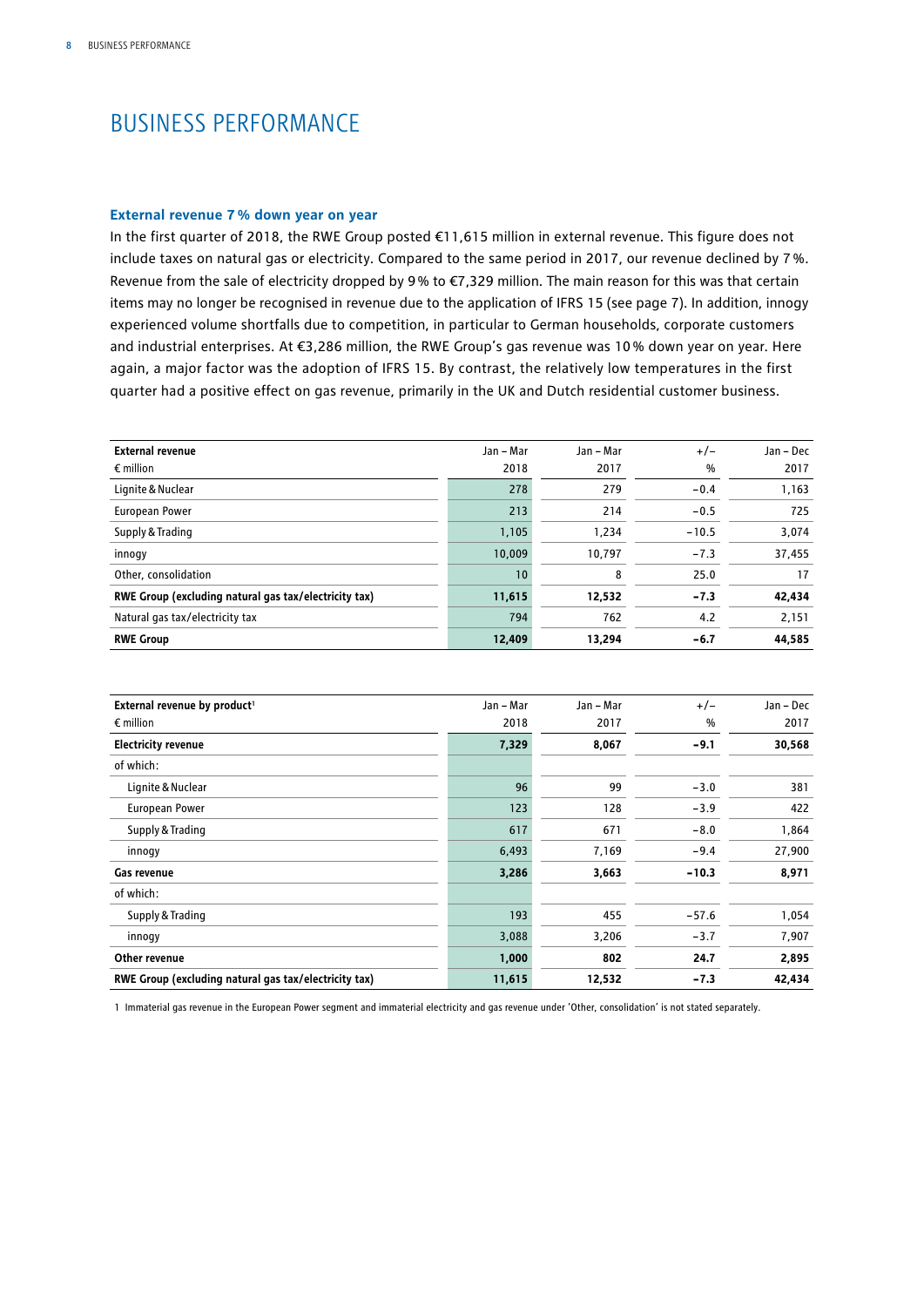| Internal revenue   | Jan - Mar | Jan – Mar | $+/-$   | Jan - Dec |
|--------------------|-----------|-----------|---------|-----------|
| $\epsilon$ million | 2018      | 2017      | $\%$    | 2017      |
| Lignite & Nuclear  | 677       | 763       | $-11.3$ | 2.993     |
| European Power     | 1,064     | 1.349     | $-21.1$ | 4,166     |
| Supply & Trading   | 4,865     | 5.065     | $-3.9$  | 13,634    |
| innogy             | 862       | 591       | 45.9    | 2,591     |

| <b>Adjusted EBITDA</b> | Jan - Mar | Jan – Mar | $+/-$         | Jan - Dec |
|------------------------|-----------|-----------|---------------|-----------|
| $\epsilon$ million     | 2018      | 2017      | $\frac{0}{0}$ | 2017      |
| Lignite & Nuclear      | 180       | 213       | $-15.5$       | 671       |
| European Power         | 159       | 167       | $-4.8$        | 463       |
| Supply & Trading       | $-24$     | 146       | $-116.4$      | 271       |
| innogy                 | 1,582     | 1,617     | $-2.2$        | 4,331     |
| Other, consolidation   | $-6$      | $-12$     | 50.0          | 20        |
| <b>RWE Group</b>       | 1,891     | 2,131     | $-11.3$       | 5,756     |

#### **Adjusted EBITDA 11% down year on year**

During the reporting period, we recorded adjusted earnings before interest, taxes, depreciation and amortisation (adjusted EBITDA) of €1,891 million. Overall, this figure was within expectations. Compared to the first quarter of last year, adjusted EBITDA declined by 11 %. The main reasons for this were a decline in generation margins and a weak energy trading performance. Our subsidiary innogy experienced a drop in retail earnings, but benefited from a rise in generation from its wind farms due to improved wind levels. The following developments were observed in the segments:

- Lignite&Nuclear: Adjusted EBITDA declined by €33 million to €180 million, primarily because we realised lower wholesale prices for electricity produced by our lignite-fired and nuclear power plants compared to 2017. We had already sold forward almost all of the production of these stations in previous years. In addition, unit B of the Gundremmingen nuclear power plant stopped contributing to earnings because it was shut down at the end of 2017. Savings achieved as a result of our efficiency-enhancement programme only partially offset the aforementioned burdens.
- European Power: In this segment, adjusted EBITDA amounted to €159 million. This was 5% down on the high figure recorded in last year's corresponding period, which benefited from capital gains on property sales. The margins we achieved from forward sales of electricity from our gas and hard coal-fired power stations were slightly lower than in 2017. The payments we have been receiving for participating in the UK capacity market had a positive effect.
- Supply&Trading: This division's adjusted EBITDA decreased by €170 million to –€24 million. The main reason for this was a weak trading performance. However, we continue to expect that the segment will close fiscal 2018 within the forecast range of €100 million to €300 million.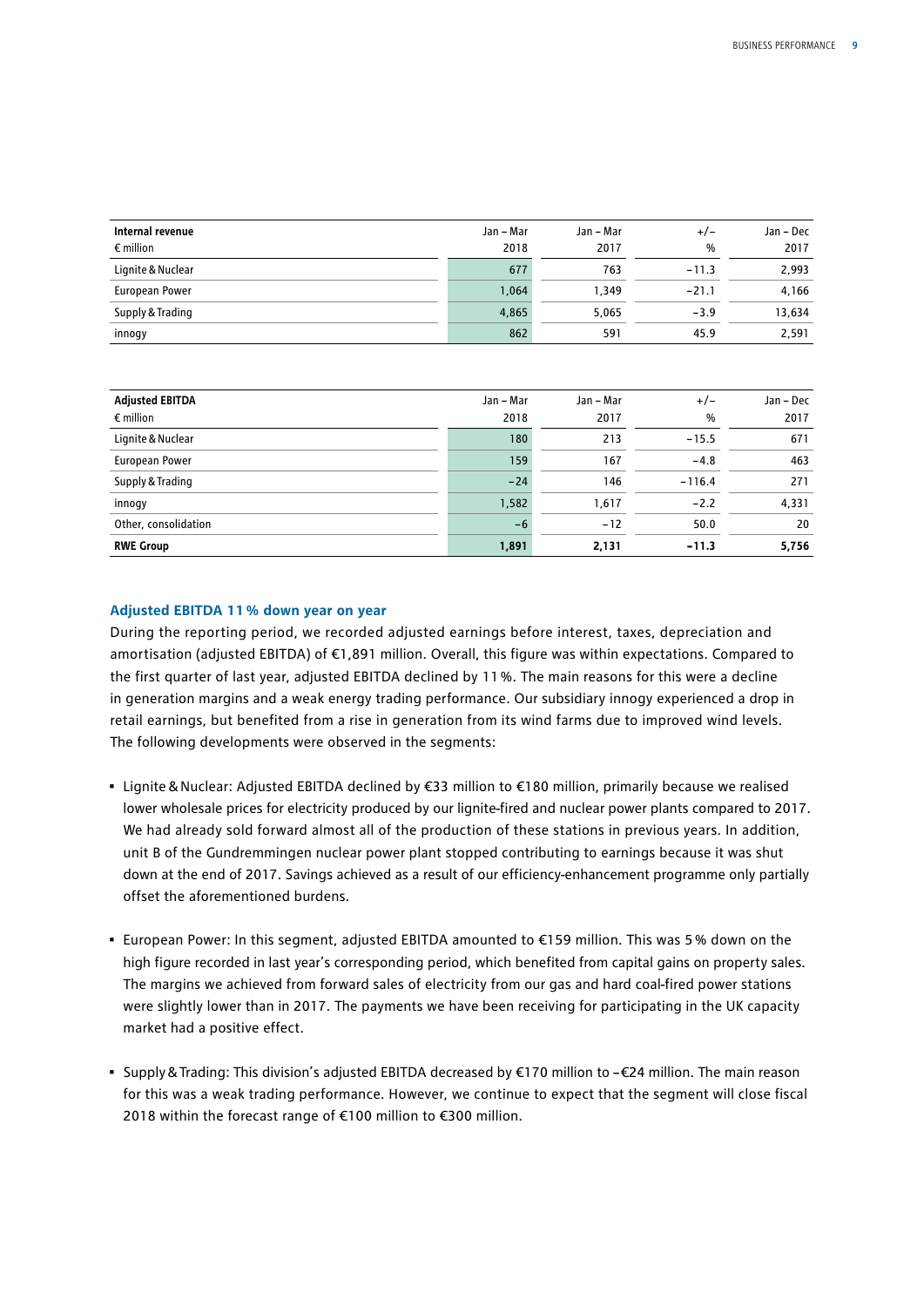• innogy: Our subsidiary posted adjusted EBITDA of €1,582 million. This was 2% less than in the same period last year. The decrease was principally caused by the retail business, where declining one-off income and drops in sales due to competition came to bear. Moreover, innogy had to purchase additional gas at unfavourable conditions on the spot market in the Netherlands, in order to satisfy a rise in demand driven by the cold weather. Earnings in the Renewables segment increased. A major reason for this was that production from innogy's wind farms increased thanks to improved weather conditions. The commissioning of new wind power capacity also had a positive impact. Above and beyond this, generation assets that do not receive fixed compensation from the state benefited from the rise in wholesale electricity prices. innogy also grew earnings in the distribution network business, in part due to higher gains on network disposals. Such sales are usually conducted when network companies have to relinquish a concession to a competitor after invitations to tender from the municipalities.

| <b>Adjusted EBIT</b> | Jan - Mar | Jan - Mar | $+/-$         | Jan - Dec |
|----------------------|-----------|-----------|---------------|-----------|
| $\epsilon$ million   | 2018      | 2017      | $\frac{0}{0}$ | 2017      |
| Lignite & Nuclear    | 114       | 139       | $-18.0$       | 399       |
| European Power       | 85        | 91        | $-6.6$        | 155       |
| Supply & Trading     | $-25$     | 145       | $-117.2$      | 265       |
| innogy               | 1,236     | 1,261     | $-2.0$        | 2,816     |
| Other, consolidation | 6         | $-13$     | 146.2         | 11        |
| <b>RWE Group</b>     | 1,416     | 1,623     | $-12.8$       | 3,646     |

In the first quarter of 2018 adjusted EBIT decreased by 13% to €1,416 million. This figure differs from adjusted EBITDA in that it does not include operating depreciation and amortisation, which amounted to €475 million in the period being reviewed (previous year: €508 million).

| Non-operating result              | Jan - Mar | Jan – Mar | $+/-$              | Jan - Dec |
|-----------------------------------|-----------|-----------|--------------------|-----------|
| $\epsilon$ million                | 2018      | 2017      | $\epsilon$ million | 2017      |
| Capital gains/losses              | $-45$     |           | -48                | 118       |
| Impact of derivatives on earnings | 298       | 228       | 70                 | $-719$    |
| <b>Goodwill impairment losses</b> |           | -         |                    | $-479$    |
| Other                             | $-55$     | 46        | $-101$             | 1.241     |
| Non-operating result              | 198       | 277       | -79                | 161       |

The non-operating result, in which we recognise certain effects with little or no relation to the operations in the period under review, totalled €198 million (previous year: €277 million). The individual items developed as follows:

• Sales of investments and assets led to a net book loss of €45 million as opposed to the marginal capital gains in the first quarter of last year. The loss was in connection with the sale reported on page 2 of Hungarybased Mátra: due to the transaction, the cost of converting Mátra's financial statements to euros, which had previously only been recognised in equity, had an effect on profit or loss.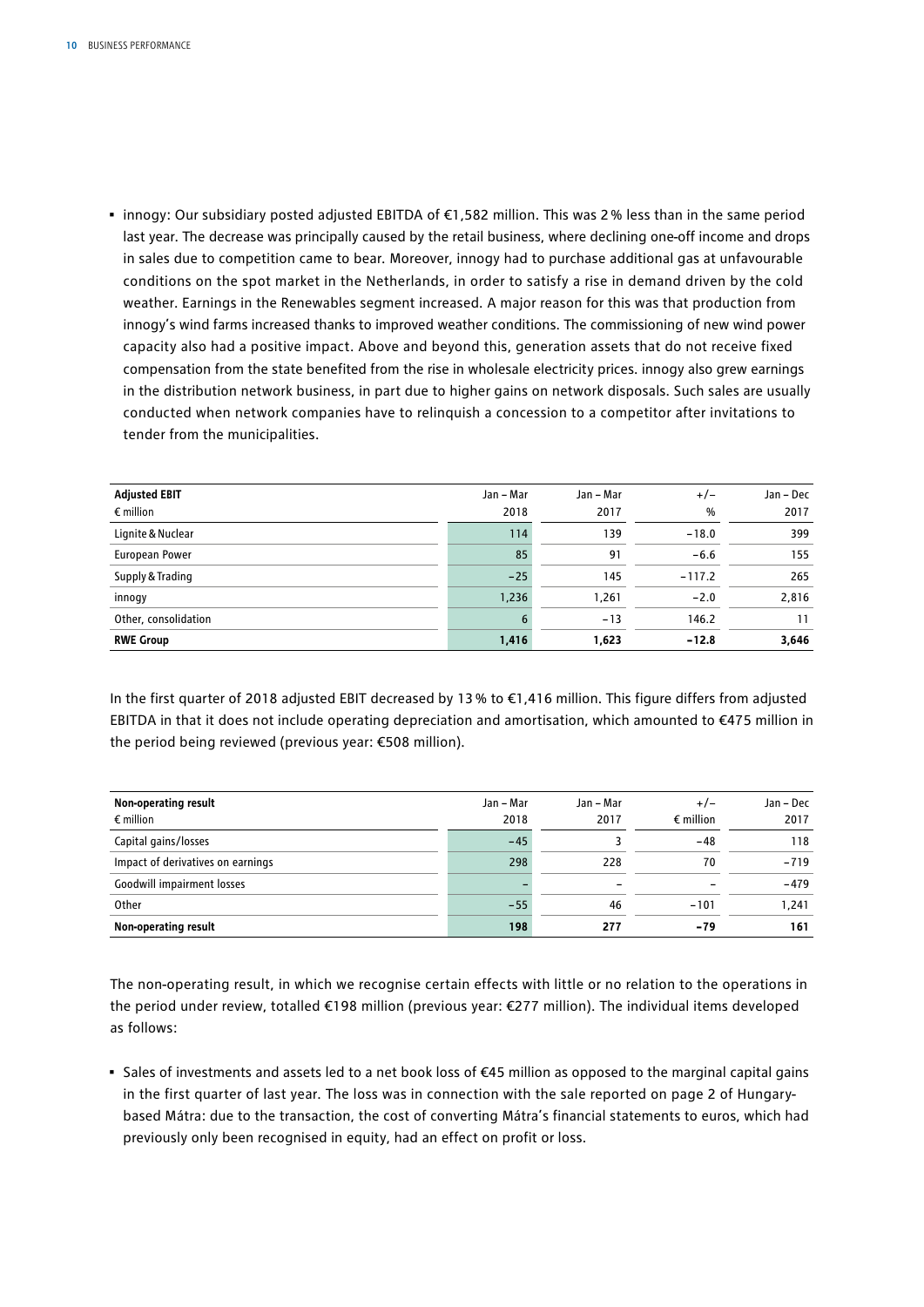- Changes in the value of derivatives which we use to hedge against price fluctuations enhanced earnings by €298 million (previous year: €228 million). Pursuant to IFRS, the derivatives are recognised at fair value at the corresponding balance sheet date, whereas transactions which are hedged with these derivatives are only recognised as a profit or loss when they are realised. These timing differences result in short-term effects on earnings, which are neutralised over time.
- The result for the item 'Other' was –€55 million (previous year: €46 million). The main reason for this was that we accrued provisions for expenses expected in connection with the planned asset swap with E.ON (see pages 1 et seq.).

| <b>Financial result</b>                      | Jan - Mar | Jan – Mar | $+/-$              | Jan – Dec |
|----------------------------------------------|-----------|-----------|--------------------|-----------|
| $\epsilon$ million                           | 2018      | 2017      | $\epsilon$ million | 2017      |
| Interest income                              | 39        | 62        | $-23$              | 220       |
| Interest expenses                            | $-201$    | $-226$    | 25                 | $-907$    |
| <b>Net interest</b>                          | $-162$    | $-164$    |                    | $-687$    |
| Interest accretion to non-current provisions | $-66$     | $-12$     | $-54$              | $-261$    |
| Other financial result                       | $-82$     | $-50$     | $-32$              | 197       |
| <b>Financial result</b>                      | $-310$    | $-226$    | $-84$              | $-751$    |

Our financial result decreased by €84 million to –€310 million. Its components changed as follows:

- At €162 million, net interest was slightly up on the previous year's level. Interest income was down, but interest expenses also declined, primarily because hybrid bonds were redeemed and bought back last year (see page 54 of the 2017 Annual Report).
- The interest accretion to non-current provisions curtailed earnings by €66 million, having a bigger effect than in 2017. One reason for this was that the year-earlier figure (– €12 million) benefited from a rise in the discount rate applied to nuclear provisions. The resulting decrease in the net present value of the obligation had been recognised as income in the interest accretion. Adjustments to discount rates also had a positive effect on other non-current provisions in the first quarter of 2017, which did not recur in the period under review.
- The other financial result dropped by €32 million to €82 million. This item includes losses from the fair valuation of certain marketable securities, which have been recognised with an effect on profit or loss for the first time due to the switch to IFRS 9. In 2017, these changes in fair values were accounted for without an effect on profit or loss. A counteracting impact was felt from lower losses from the sale of securities.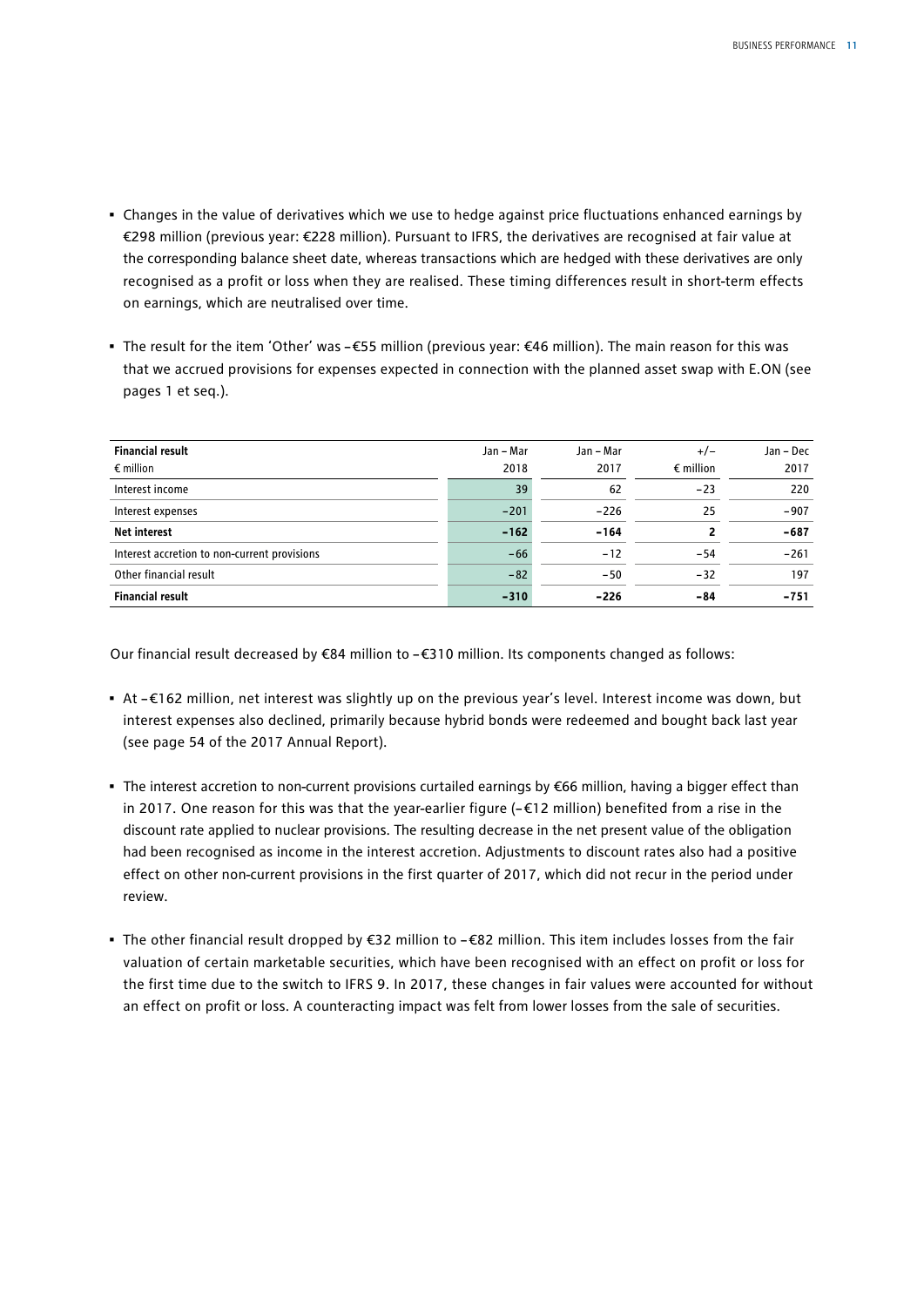| <b>Reconciliation to net income</b>                        |                    | Jan - Mar | Jan - Mar | $+/-$         | Jan – Dec |
|------------------------------------------------------------|--------------------|-----------|-----------|---------------|-----------|
|                                                            |                    | 2018      | 2017      | $\frac{0}{0}$ | 2017      |
| <b>Adjusted EBITDA</b>                                     | $\epsilon$ million | 1,891     | 2,131     | $-11.3$       | 5,756     |
| Operating depreciation, amortisation and impairment losses | $\epsilon$ million | $-475$    | $-508$    | 6.5           | $-2,110$  |
| <b>Adjusted EBIT</b>                                       | $\epsilon$ million | 1,416     | 1,623     | $-12.8$       | 3,646     |
| Non-operating result                                       | $\epsilon$ million | 198       | 277       | $-28.5$       | 161       |
| Financial result                                           | $\epsilon$ million | $-310$    | $-226$    | $-37.2$       | $-751$    |
| Income before taxes                                        | $\epsilon$ million | 1,304     | 1,674     | $-22.1$       | 3,056     |
| Taxes on income                                            | $\epsilon$ million | $-358$    | $-390$    | 8.2           | $-741$    |
| Income                                                     | $\epsilon$ million | 946       | 1,284     | $-26.3$       | 2,315     |
| of which:                                                  |                    |           |           |               |           |
| Non-controlling interests                                  | $\epsilon$ million | 311       | 324       | $-4.0$        | 373       |
| RWE AG hybrid capital investors' interest                  | $\epsilon$ million | 15        | 14        | 7.1           | 42        |
| Net income/income attributable to RWE AG shareholders      | $\epsilon$ million | 620       | 946       | $-34.5$       | 1,900     |
| <b>Adjusted net income</b>                                 | $\epsilon$ million | 517       | 689       | $-25.0$       | 1,232     |
| Earnings per share                                         | €                  | 1.01      | 1.54      | $-34.4$       | 3.09      |
| Adjusted net income per share                              | €                  | 0.84      | 1.12      | $-25.0$       | 2.00      |
| Number of shares outstanding (average)                     | millions           | 614.7     | 614.7     |               | 614.7     |
| Effective tax rate                                         | $\%$               | 27        | 23        |               | 24        |

Income before tax decreased 22% to €1,304 million. Our effective tax rate was 27%, four percentage points higher than in the first quarter of 2017. One reason for this is that RWE AG's tax group incurred losses for which no deferred taxes were capitalised, as opposed to the positive tax result that we recorded in the first quarter of 2017. Deferred tax assets constitute a right to future tax rebates that results from the differences in the recognition and/or valuation of assets and liabilities between the tax balance sheet and the IFRS balance sheet. Deferred taxes may only be capitalised if in later fiscal years, tax gains are achieved that allow the tax rebates to be used. This cannot be said for RWE AG's tax group with sufficient certainty.

After taxes, we posted income of €946 million (previous year: €1,284 million). Non-controlling interests decreased by 4% to €311 million. This was mainly because our subsidiary innogy, in which minority shareholders hold a stake of 23.2%, achieved lower net income.

The portion of our earnings attributable to hybrid capital investors amounted to €15 million (previous year: €14 million). This sum corresponds to the finance costs of our £750 million hybrid bond, which is classified as equity according to IFRS due to its theoretically perpetual tenor. RWE's remaining hybrid capital is classified as debt and we recognise the interest on it in the financial result.

As a result of the above developments, net income decreased considerably compared to 2017, falling to €620 million (previous year: €946 million). Based on the 614.7 million RWE shares outstanding, earnings per share amounted to €1.01 (previous year: €1.54).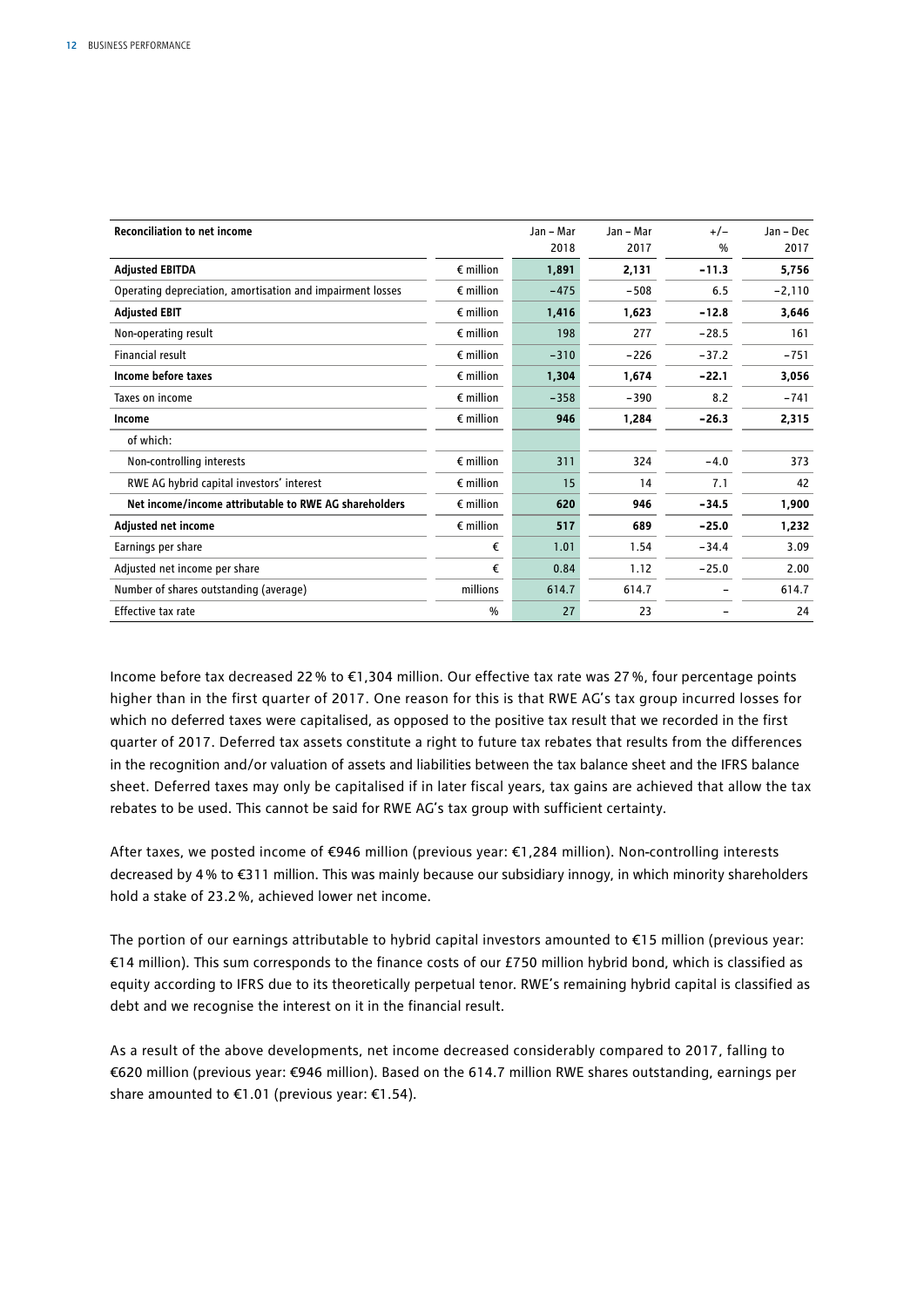| Reconciliation to adjusted net income<br>January - March<br>$\epsilon$ million | Original<br>figures<br>2018 | Adjustment | Adjusted<br>figures<br>2018 | Adjusted<br>figures<br>2017 |
|--------------------------------------------------------------------------------|-----------------------------|------------|-----------------------------|-----------------------------|
| <b>Adjusted EBIT</b>                                                           | 1,416                       |            | 1,416                       | 1,623                       |
| Non-operating result                                                           | 198                         | $-198$     |                             |                             |
| Financial result                                                               | $-310$                      | 41         | $-269$                      | $-273$                      |
| Income before taxes                                                            | 1,304                       | $-157$     | 1,147                       | 1,350                       |
| Taxes on income                                                                | $-358$                      | 36         | $-322$                      | $-350$                      |
| Income                                                                         | 946                         | $-121$     | 825                         | 1,000                       |
| of which:                                                                      |                             |            |                             |                             |
| Non-controlling interests                                                      | 311                         | $-18$      | 293                         | 297                         |
| RWE AG hybrid capital investors' interest                                      | 15                          | -          | 15                          | 14                          |
| Net income/income attributable to RWE AG shareholders                          | 620                         | $-103$     | 517                         | 689                         |

#### **Adjusted net income: significant decline to €517 million**

The RWE Group's adjusted net income totalled €517 million. It differs from net income in that the entire non-operating result and major special items are deducted from it. For example, we eliminated the effects in the financial result, which stemmed from the fact that changes in the fair value of some securities are now recognised with an effect on profit or loss in accordance with IFRS 9. Compared to 2017, adjusted net income dropped by €172 million. This was primarily due to the decrease in adjusted EBITDA.

| Capital expenditure on property, plant and equipment<br>and on intangible assets<br>$\epsilon$ million | Jan – Mar<br>2018 | Jan – Mar<br>2017 | $+/-$<br>$\epsilon$ million | Jan - Dec<br>2017 |
|--------------------------------------------------------------------------------------------------------|-------------------|-------------------|-----------------------------|-------------------|
| Lignite & Nuclear                                                                                      | 43                | 55                | $-12$                       | 269               |
| European Power                                                                                         | 24                | 11                | 13                          | 147               |
| Supply & Trading                                                                                       |                   |                   |                             |                   |
| innogy                                                                                                 | 253               | 215               | 38                          | 1,839             |
| Other, consolidation                                                                                   |                   |                   |                             | $-2$              |
| <b>RWE Group</b>                                                                                       | 321               | 282               | 39                          | 2,260             |

| Capital expenditure on financial assets | Jan - Mar | Jan - Mar | $+/-$                    | Jan – Dec |
|-----------------------------------------|-----------|-----------|--------------------------|-----------|
| $\epsilon$ million                      | 2018      | 2017      | $\epsilon$ million       | 2017      |
| Lignite & Nuclear                       |           |           | $\overline{\phantom{0}}$ |           |
| European Power                          |           |           |                          |           |
| Supply & Trading                        | 26        |           | 25                       | 30        |
| innogy                                  | 210       | 108       | 102                      | 327       |
| Other, consolidation                    | $-1$      |           | $\overline{\phantom{0}}$ | 10        |
| <b>RWE Group</b>                        | 237       | 109       | 128                      | 369       |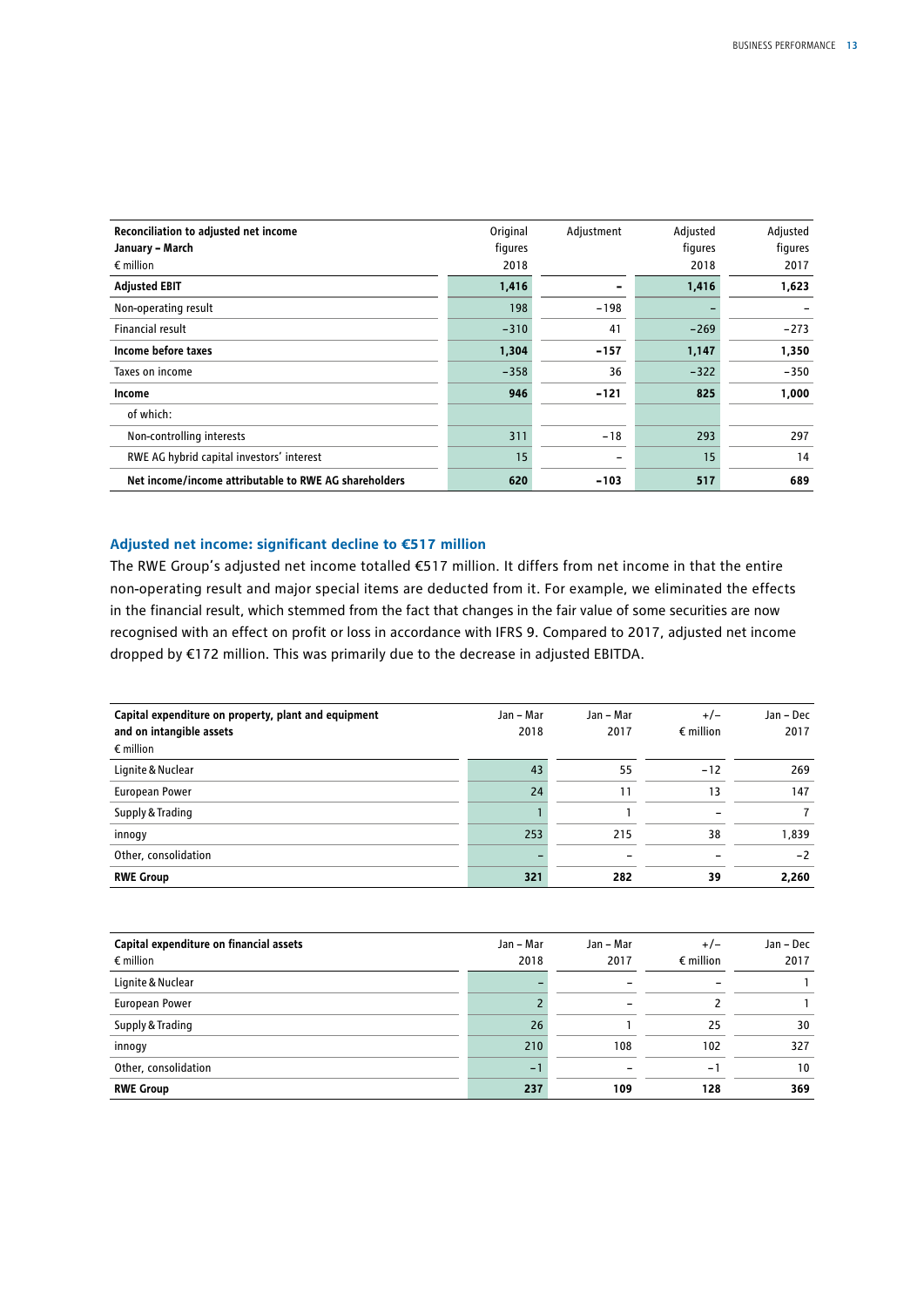#### **Capital expenditure 43% higher than in 2017**

In the first quarter of 2018, the RWE Group recorded capital expenditure of €558 million, representing an increase of 43% compared to 2017. Spending on financial assets more than doubled to €237 million. The single-largest transaction in the period under review was the merger of the grid business of innogy subsidiary EWV with the grid business of Aachener Stadtwerke to form the new company Regionetz GmbH (see page 3). Capital expenditure on property, plant and equipment and intangible assets amounted to €321 million, 14 % higher than a year before. One reason for this was that innogy stepped up its capital spending on the modernisation of network infrastructure and broadband expansion.

| <b>Cash flow statement</b>                                        | Jan - Mar | Jan - Mar | $+/-$              | Jan - Dec |
|-------------------------------------------------------------------|-----------|-----------|--------------------|-----------|
| $\epsilon$ million                                                | 2018      | 2017      | $\epsilon$ million | 2017      |
| Funds from operations                                             | 1,866     | 1,819     | 47                 | $-1,545$  |
| Change in working capital                                         | $-1,502$  | $-2,952$  | 1,450              | $-209$    |
| Cash flows from operating activities                              | 364       | -1,133    | 1,497              | $-1,754$  |
| Cash flows from investing activities                              | $-825$    | $-698$    | $-127$             | 2,691     |
| Cash flows from financing activities                              | 371       | 940       | $-569$             | $-1,536$  |
| Effects of changes in foreign exchange rates and other changes in |           |           |                    |           |
| value on cash and cash equivalents                                | 21        | 11        | 10                 | $-19$     |
| Total net changes in cash and cash equivalents                    | $-69$     | $-880$    | 811                | $-618$    |
| Cash flows from operating activities                              | 364       | $-1,133$  | 1,497              | $-1,754$  |
| Minus capital expenditure <sup>1</sup>                            | $-465$    | $-356$    | $-109$             | $-2,580$  |
| Plus proceeds from divestitures/asset disposals <sup>1</sup>      | 116       | 160       | $-44$              | 485       |
| Free cash flow                                                    | 15        | -1,329    | 1,344              | $-3,849$  |

1 This item solely includes transactions with an effect on cash.

#### **Operating cash flow: significant rise due to received collateral**

The RWE Group's cash flows from operating activities totalled €364 million. They were characterised by typical seasonal burdens in the retail business: whereas electricity and gas sales volumes, and thus procurement expenses, at the beginning of the year are above average on account of the weather conditions, payments from customers are spread out evenly over the year. However, operating cash flow improved considerably compared to the first quarter of 2017 (- $\epsilon$ 1,133 million). The main reason for this was that we obtained significant collateral, referred to as variation margins, in connection with forward contracts for  $CO<sub>2</sub>$  certificates and other commodities. Variation margins are payments with which transaction partners mutually offset profit and loss positions resulting from the daily revaluation of active contracts. Their influence on cash flows is temporary and ends once the transactions are realised.

Investment activity resulted in cash outflows of €825 million (previous year: €698 million). In addition to the capital expenditure presented above, short-term investments in securities also made a contribution. This was contrasted by proceeds from the sale of property, plant and equipment and financial assets.

Cash flows from financing activities amounted to €371 million (previous year: €940 million). In the reporting period, debt issuances totalled €1.1 billion, with redemptions amounting to €0.6 billion. Dividends paid to co-owners of fully consolidated RWE companies and hybrid capital investors led to total cash outflows of €144 million.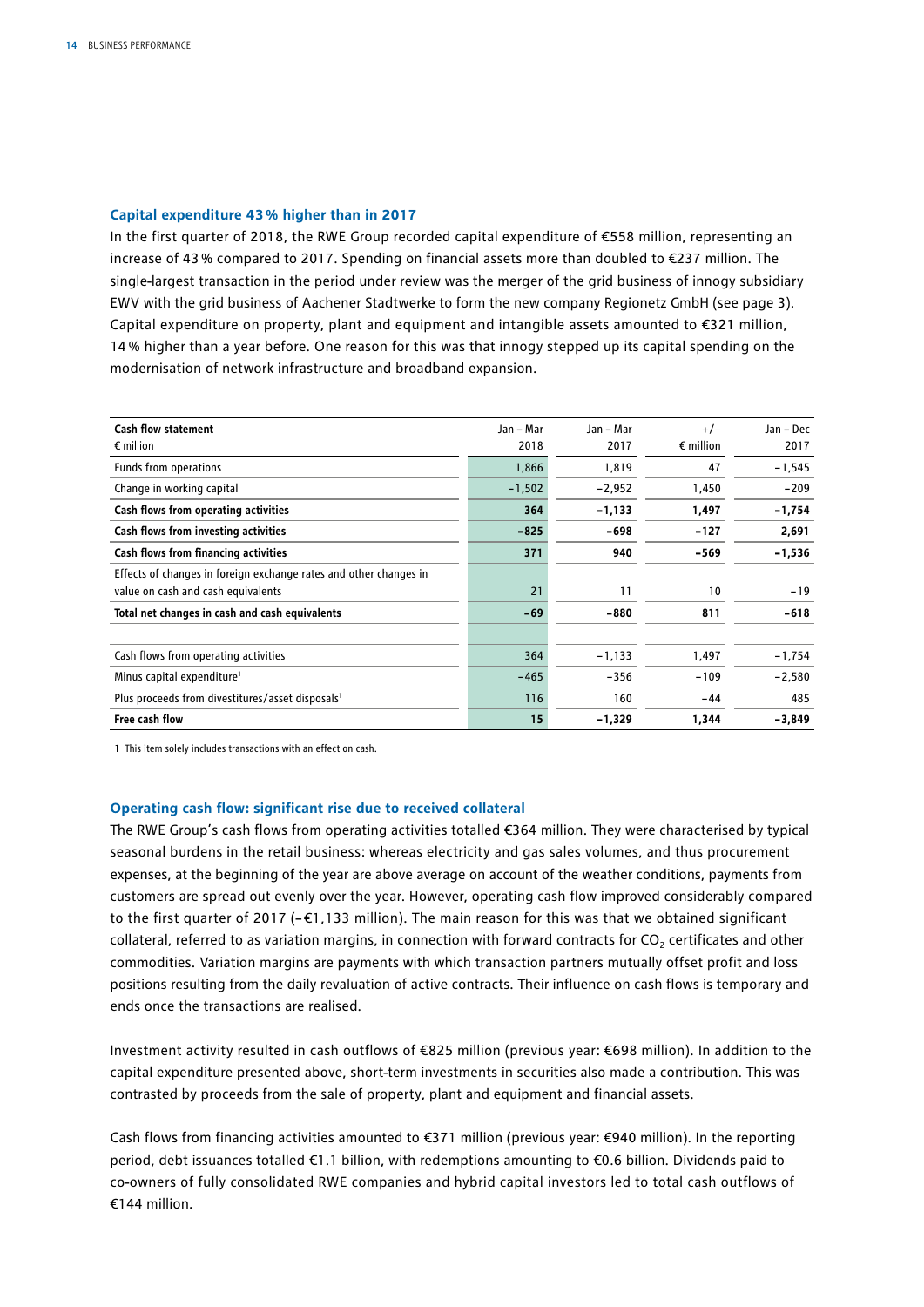On balance, the aforementioned cash flows from operating, investing and financing activities reduced our cash and cash equivalents by €69 million.

The high variation margins were also reflected in free cash flow, which amounted to €15 million (previous year: –€1,329 million). Since the half-year financial statements for 2017, we have been using a new definition of free cash flow: we calculate this figure by deducting our entire capital expenditure (including spending on financial assets) from operating cash flows and adding to them the proceeds from divestments and asset disposals. The prior year's figure was adjusted accordingly.

| Net debt                                                           | 31 Mar 2018 | 31 Dec 2017 | $+/-$              |
|--------------------------------------------------------------------|-------------|-------------|--------------------|
| $\epsilon$ million                                                 |             |             | $\epsilon$ million |
| Cash and cash equivalents <sup>1</sup>                             | 3,889       | 3,933       | $-44$              |
| Marketable securities                                              | 5,416       | 5,131       | 285                |
| Other financial assets                                             | 2,063       | 1,863       | 200                |
| <b>Financial assets</b>                                            | 11,368      | 10,927      | 441                |
| Bonds, other notes payable, bank debt, commercial paper            | 15,746      | 15,099      | 647                |
| Hedge transactions related to bonds                                | 20          | 27          | $-7$               |
| Other financial liabilities                                        | 2,083       | 2,102       | $-19$              |
| <b>Financial liabilities</b>                                       | 17,849      | 17,228      | 621                |
| Net financial debt                                                 | 6,481       | 6,301       | 180                |
| Provisions for pensions and similar obligations                    | 5,914       | 5,420       | 494                |
| Surplus of plan assets over benefit obligations                    | $-142$      | $-103$      | $-39$              |
| Provisions for nuclear waste management                            | 5,984       | 6,005       | $-21$              |
| Mining provisions                                                  | 2,416       | 2,322       | 94                 |
| Provisions for dismantling wind farms                              | 359         | 359         |                    |
| Adjustment for hybrid capital (portion of relevance to the rating) | $-104$      | $-77$       | $-27$              |
| Plus 50% of the hybrid capital stated as equity                    | 448         | 470         | $-22$              |
| Minus 50% of the hybrid capital stated as debt                     | $-552$      | $-547$      | $-5$               |
| Net debt                                                           | 20,908      | 20,227      | 681                |

1 Including 'assets held for sale' (Mátra) cash and cash equivalents decreased from €3,958 million to €3,889 million (–€69 million).

#### **Net debt slightly higher than at the end of last year**

As of 31 March 2018, our net debt totalled €20.9 billion, up €0.7 billion on its level as of 31 December 2017. Whereas the influencing factors considered in free cash flow nearly offset each other, provisions for pensions rose by €0.5 billion. One contributing factor was that the plan assets with which we fund the majority of our pension obligations decreased owing to unfavourable market developments. Furthermore, we lowered the average discount rate applied to calculate the net present value of the German pension obligations from 2.0% to 1.9%. Both factors caused provisions to be increased. Dividends paid to co-owners of fully consolidated RWE companies and hybrid capital investors also played a role in the increase in net debt.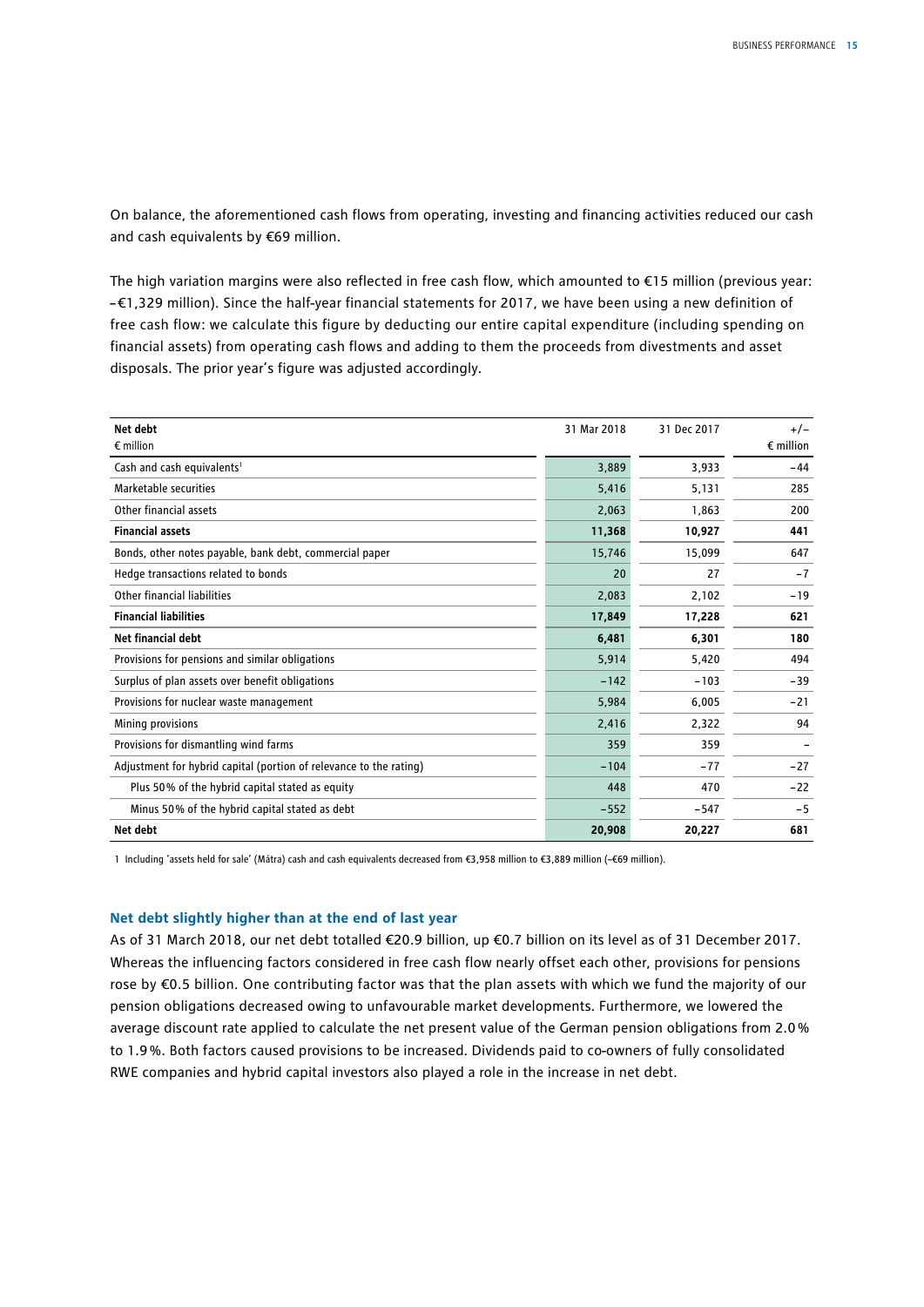## OUTLOOK FOR 2018

#### **Change in reporting due to asset swap with E.ON requires adjustment to forecast**

The agreed asset swap with E.ON will have a significant impact on the financial reporting for the current fiscal year. In accordance with IFRS, we will recognise the parts of innogy that will be transferred to E.ON in the long run as 'discontinued operations' until they are sold. This primarily applies to the grid and retail businesses. The change in accounting treatment will become effective in the current fiscal year. We will then report as follows:

- We will recognise the innogy business assigned to E.ON in the income statement only in condensed form under 'income from discontinued operations'. It will no longer be considered in the Group's sales volume, revenue, adjusted EBITDA, adjusted EBIT, non-operating result, financial result, or taxes on income. Prior-year figures will be adjusted accordingly.
- On the consolidated balance sheet, the affected business operations will be combined under 'assets held for sale' and 'liabilities held for sale'. In accordance with IFRS, we will maintain the presentation of the previous year's balance sheet figures.
- In the cash flow statement in the consolidated financial statements, we will recognise the cash flows from discontinued operations separately. Conversely, we will take a different approach in relation to the condensed cash flow statement in the review of operations: here, we will only present cash flows from continuing operations for both the reporting and prior-year periods.

The change in methodology will also affect key figures mentioned in the outlook which we published in March (see pages 83 et seqq. of the 2017 Annual Report). For instance, the RWE Group's adjusted EBITDA will now be much lower than communicated so far. The March forecast has also become irrelevant with respect to adjusted net income. We will provide an updated outlook for 2018 once our internal planning has been revised.

#### **RWE Group with innogy as a purely financial investment: earnings forecast confirmed**

For financial planning purposes, we also use Group figures which include innogy as a purely financial investment and not as a fully consolidated company. In so doing, we deviate from IFRS rules, recognising our 76.8% stake in our subsidiary under 'other financial assets'. We consider innogy in adjusted EBITDA only on the basis of the dividend payment it makes to RWE. Further details on this can be found on page 60 of the 2017 Annual Report. Our March outlook contained statements on the probable development of key figures calculated by the described method. We had forecast adjusted EBITDA in the range of €1.4 billion to €1.7 billion (previous year: €2.1 billion) and adjusted net income in the range of €0.5 billion to €0.8 billion (previous year: €1.0 billion). We confirm this outlook. However, we now expect that net debt will record a moderate decline (previous year: €4.5 billion) as opposed to the moderate increase which we had forecast originally. The main reason for this is the high level of cash inflows from variation margins: their positive effect is expected to be felt through to the end of the year, as some of the affected contracts will not be realised until after 2018.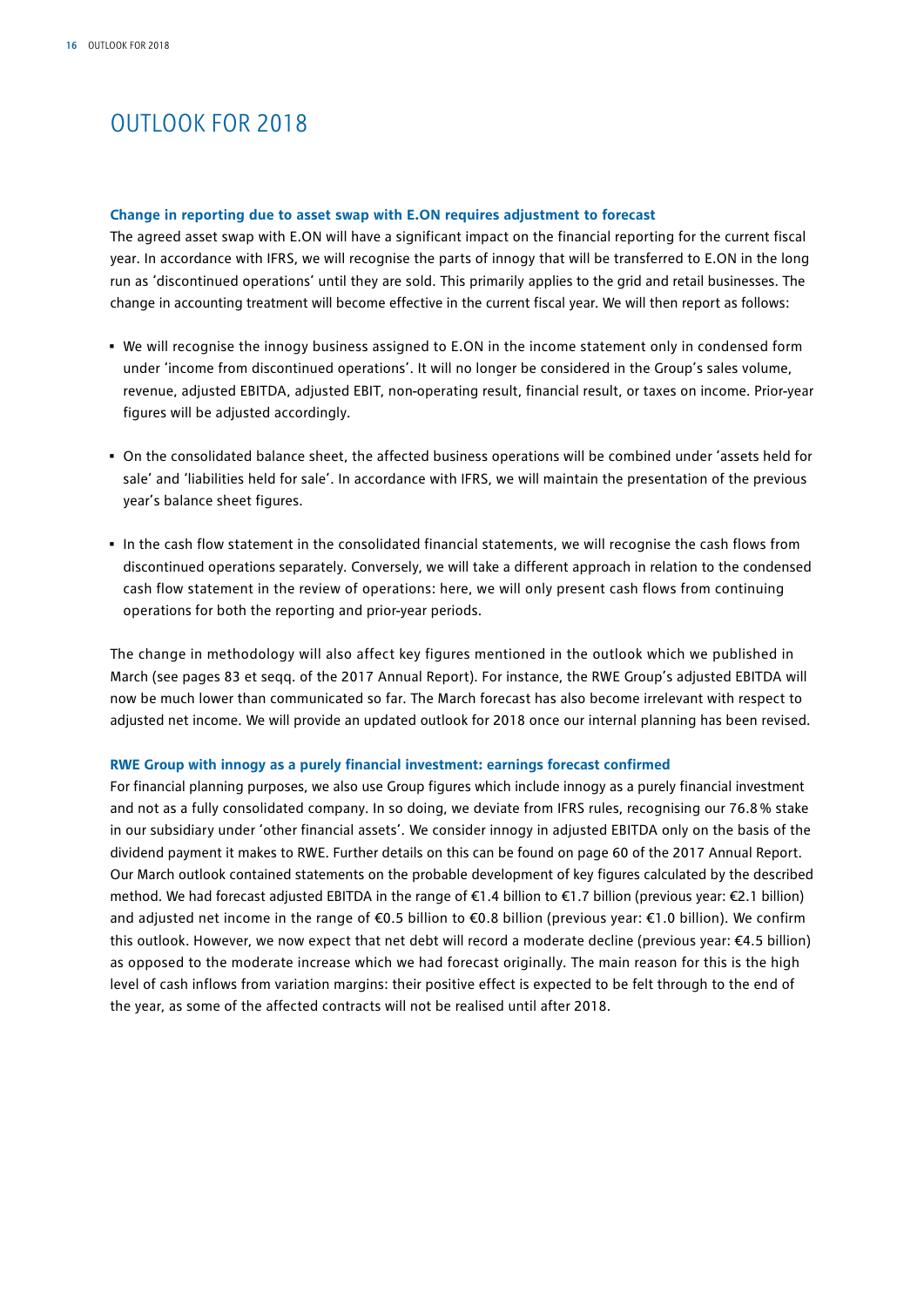## INTERIM CONSOLIDATED FINANCIAL STATEMENTS (CONDENSED)

## Income statement

|                                                                 | Jan - Mar | Jan – Mar |
|-----------------------------------------------------------------|-----------|-----------|
| $\epsilon$ million                                              | 2018      | 2017      |
| Revenue (including natural gas tax/electricity tax)             | 12,409    | 13,294    |
| Natural gas tax/electricity tax                                 | $-794$    | $-762$    |
| Revenue                                                         | 11,615    | 12,532    |
| Cost of materials                                               | $-8,169$  | $-8,794$  |
| Staff costs                                                     | $-1,190$  | $-1,156$  |
| Depreciation, amortisation and impairment losses                | $-474$    | $-527$    |
| Other operating result                                          | $-292$    | $-249$    |
| Income from investments accounted for using the equity method   | 87        | 66        |
| Other income from investments                                   | 37        | 28        |
| Financial income                                                | 282       | 333       |
| <b>Finance costs</b>                                            | $-592$    | $-559$    |
| Income before tax                                               | 1,304     | 1,674     |
| Taxes on income                                                 | $-358$    | $-390$    |
| Income                                                          | 946       | 1,284     |
| of which: non-controlling interests                             | 311       | 324       |
| of which: RWE AG hybrid capital investors' interest             | 15        | 14        |
| of which: net income/income attributable to RWE AG shareholders | 620       | 946       |
| Basic and diluted earnings per common and preferred share in €  | 1.01      | 1.54      |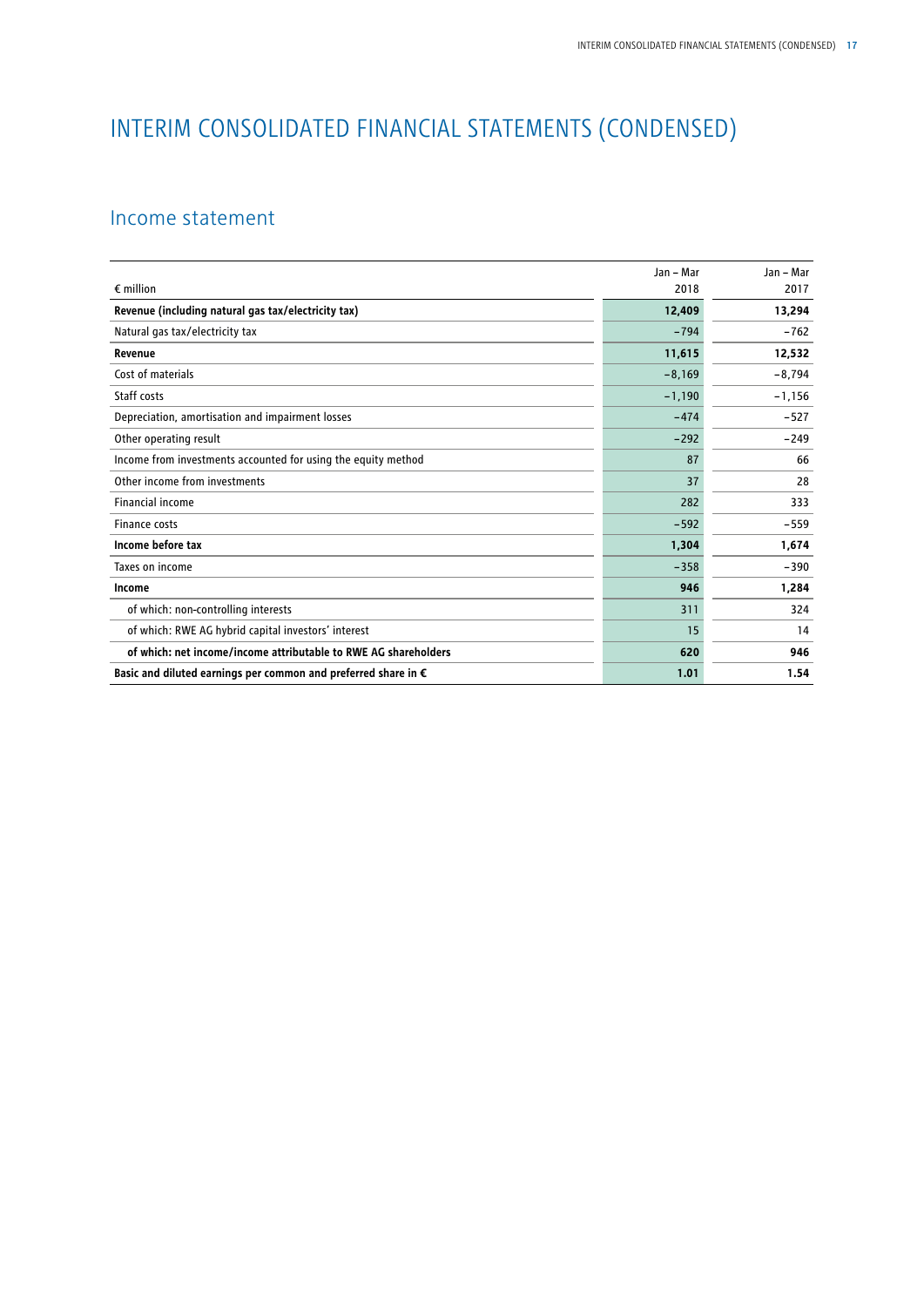## Statement of comprehensive income

|                                                                                         | Jan - Mar | Jan - Mar |
|-----------------------------------------------------------------------------------------|-----------|-----------|
| $\epsilon$ million <sup>1</sup>                                                         | 2018      | 2017      |
| Income                                                                                  | 946       | 1,284     |
| Actuarial gains and losses of defined benefit pension plans<br>and similar obligations  | $-186$    | 532       |
| Fair valuation of equity instruments                                                    | $-27$     |           |
| Income and expenses recognised in equity, not to be reclassified through profit or loss | $-213$    | 532       |
| Currency translation adjustment                                                         | 101       | 20        |
| Fair valuation of financial instruments available for sale                              |           | 19        |
| Fair valuation of debt instruments                                                      | $-5$      |           |
| Fair valuation of financial instruments used for hedging purposes                       | 1,066     | $-500$    |
| Income and expenses recognised in equity, to be reclassified through profit or loss     |           |           |
| in the future                                                                           | 1,162     | -461      |
| Other comprehensive income                                                              | 949       | 71        |
| Total comprehensive income                                                              | 1,895     | 1,355     |
| of which: attributable to RWE AG shareholders                                           | 1,564     | 957       |
| of which: attributable to RWE AG hybrid capital investors                               | 15        | 14        |
| of which: attributable to non-controlling interests                                     | 316       | 384       |

1 Figures stated after taxes.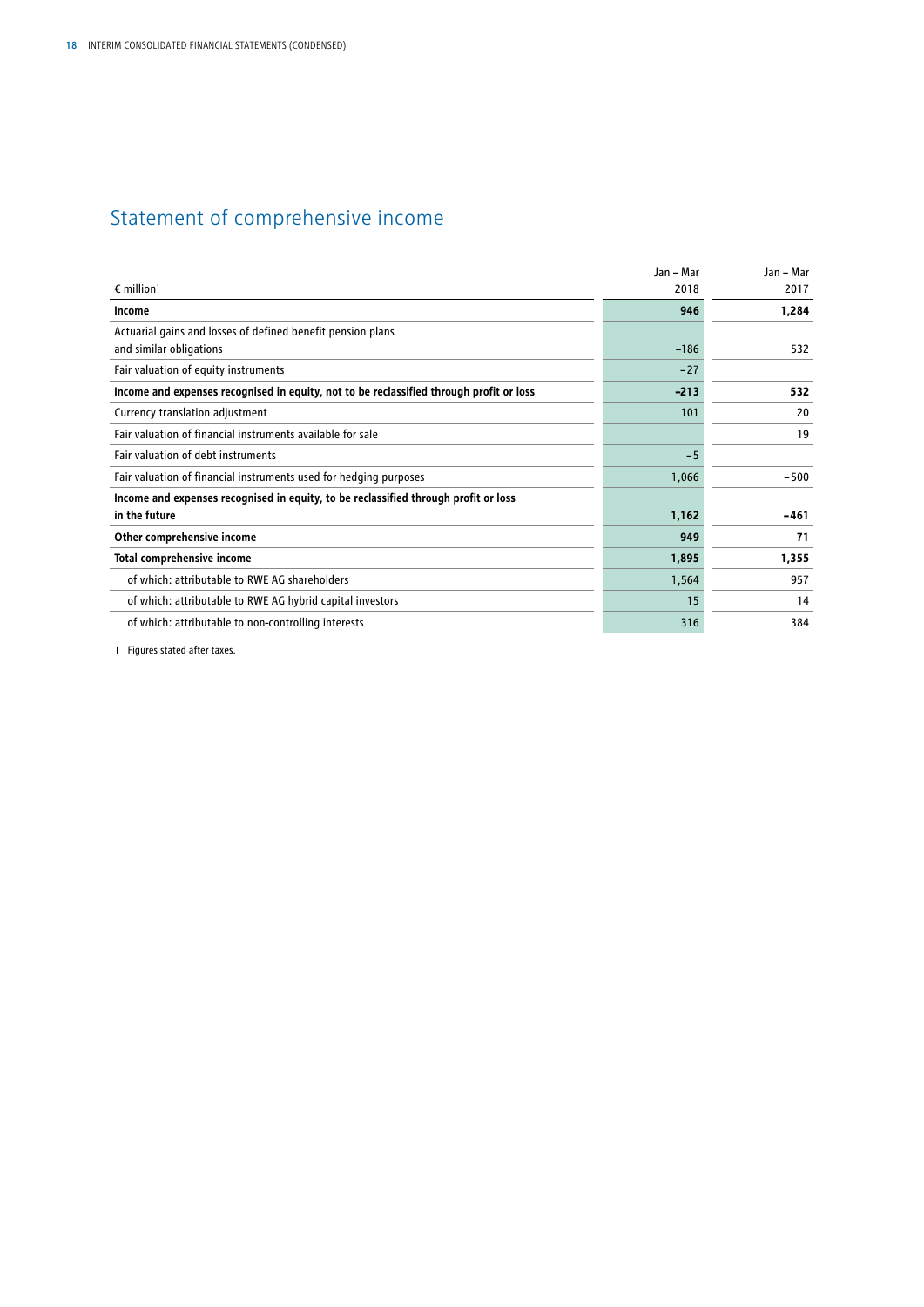## Balance sheet

| Assets                                            | 31 Mar 2018 | 31 Dec 2017 |
|---------------------------------------------------|-------------|-------------|
| $\epsilon$ million                                |             |             |
| <b>Non-current assets</b>                         |             |             |
| Intangible assets                                 | 12,456      | 12,383      |
| Property, plant and equipment                     | 25,055      | 24,9471     |
| Investments accounted for using the equity method | 2,856       | 2,846       |
| Other financial assets                            | 1,223       | 1,109       |
| Receivables and other assets                      | 1,725       | 1,782       |
| Deferred taxes                                    | 2,615       | 2,627       |
|                                                   | 45,930      | 45,694      |
| <b>Current assets</b>                             |             |             |
| Inventories                                       | 1,309       | 1,924       |
| Trade accounts receivable                         | 6,959       | 5,405       |
| Receivables and other assets                      | 8,313       | 7,082       |
| Marketable securities                             | 5,163       | 4,893       |
| Cash and cash equivalents                         | 3,889       | 3,933       |
| Assets held for sale                              |             | 128         |
|                                                   | 25,633      | 23,365      |
|                                                   | 71,563      | 69,059      |

| <b>Equity and liabilities</b><br>$\epsilon$ million | 31 Mar 2018 | 31 Dec 2017 |
|-----------------------------------------------------|-------------|-------------|
| <b>Equity</b>                                       |             |             |
| RWE AG shareholders' interest                       | 8,295       | 6,759       |
| RWE AG hybrid investors' interest                   | 895         | 940         |
| Non-controlling interests                           | 4,633       | 4,292       |
|                                                     | 13,823      | 11,991      |
| <b>Non-current liabilities</b>                      |             |             |
| Provisions                                          | 19,735      | 19,249      |
| <b>Financial liabilities</b>                        | 14,472      | 14,414      |
| <b>Other liabilities</b>                            | 2,220       | 2,393       |
| Deferred taxes                                      | 730         | 718         |
|                                                     | 37,157      | 36,774      |
| <b>Current liabilities</b>                          |             |             |
| Provisions                                          | 5,550       | 5,137       |
| <b>Financial liabilities</b>                        | 3,358       | 2,787       |
| Trade accounts payable                              | 4,680       | 5,077       |
| <b>Other liabilities</b>                            | 6,995       | 7,182       |
| Liabilities held for sale                           |             | 111         |
|                                                     | 20,583      | 20,294      |
|                                                     | 71,563      | 69,059      |

1 Adjusted figure.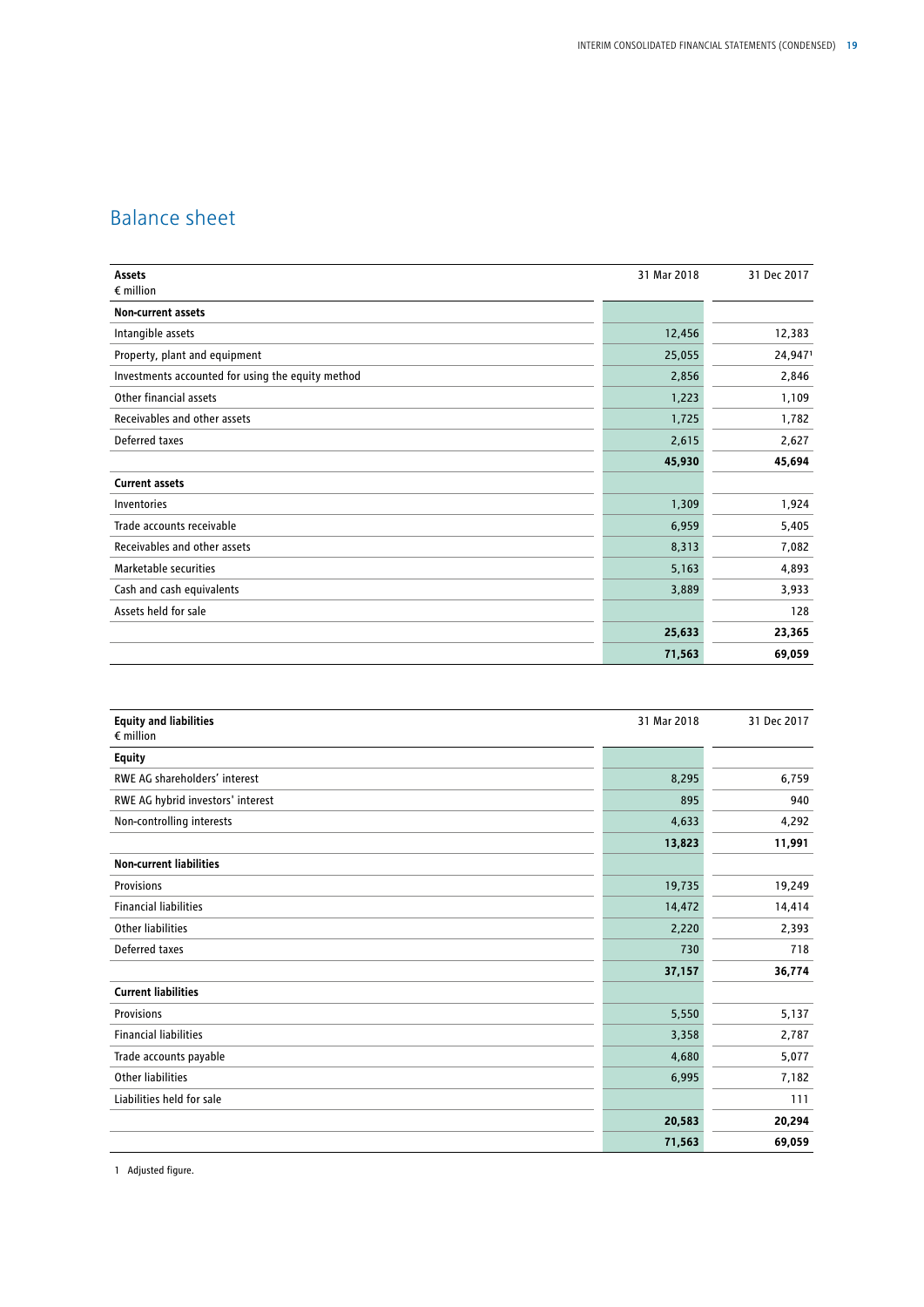## Cash flow statement

|                                                                                            | Jan - Mar | Jan - Mar |
|--------------------------------------------------------------------------------------------|-----------|-----------|
| $\epsilon$ million                                                                         | 2018      | 2017      |
| Income                                                                                     | 946       | 1,284     |
| Depreciation, amortisation and impairment losses/write-backs                               | 476       | 124       |
| Changes in provisions                                                                      | 322       | 514       |
| Deferred taxes/non-cash income and expenses/income from disposal of non-current assets and |           |           |
| marketable securities                                                                      | 122       | $-103$    |
| Changes in working capital                                                                 | $-1,502$  | $-2,952$  |
| Cash flows from operating activities                                                       | 364       | $-1,133$  |
| Capital expenditure on non-current assets/acquisitions                                     | $-465$    | $-357$    |
| Proceeds from disposal of assets/divestitures                                              | 116       | 160       |
| Changes in marketable securities and cash investments                                      | $-476$    | $-501$    |
| Cash flows from investing activities <sup>1</sup>                                          | $-825$    | $-698$    |
| Cash flows from financing activities                                                       | 371       | 940       |
| Net cash change in cash and cash equivalents                                               | $-90$     | $-891$    |
| Effect of changes in foreign exchange rates and other changes in value on cash and         |           |           |
| cash equivalents                                                                           | 21        | 11        |
| Net change in cash and cash equivalents                                                    | $-69$     | $-880$    |
| Cash and cash equivalents at beginning of the reporting period                             | 3,958     | 4,576     |
| of which: reported as 'Assets held for sale'                                               | 25        |           |
| Cash and cash equivalents at beginning of the reporting period as per the consolidated     |           |           |
| balance sheet                                                                              | 3,933     | 4,576     |
| Cash and cash equivalents at end of the reporting period                                   | 3,889     | 3,696     |

1 After the initial/subsequent transfer to plan assets in the amount of €41 million (prior-year period: €134 million).